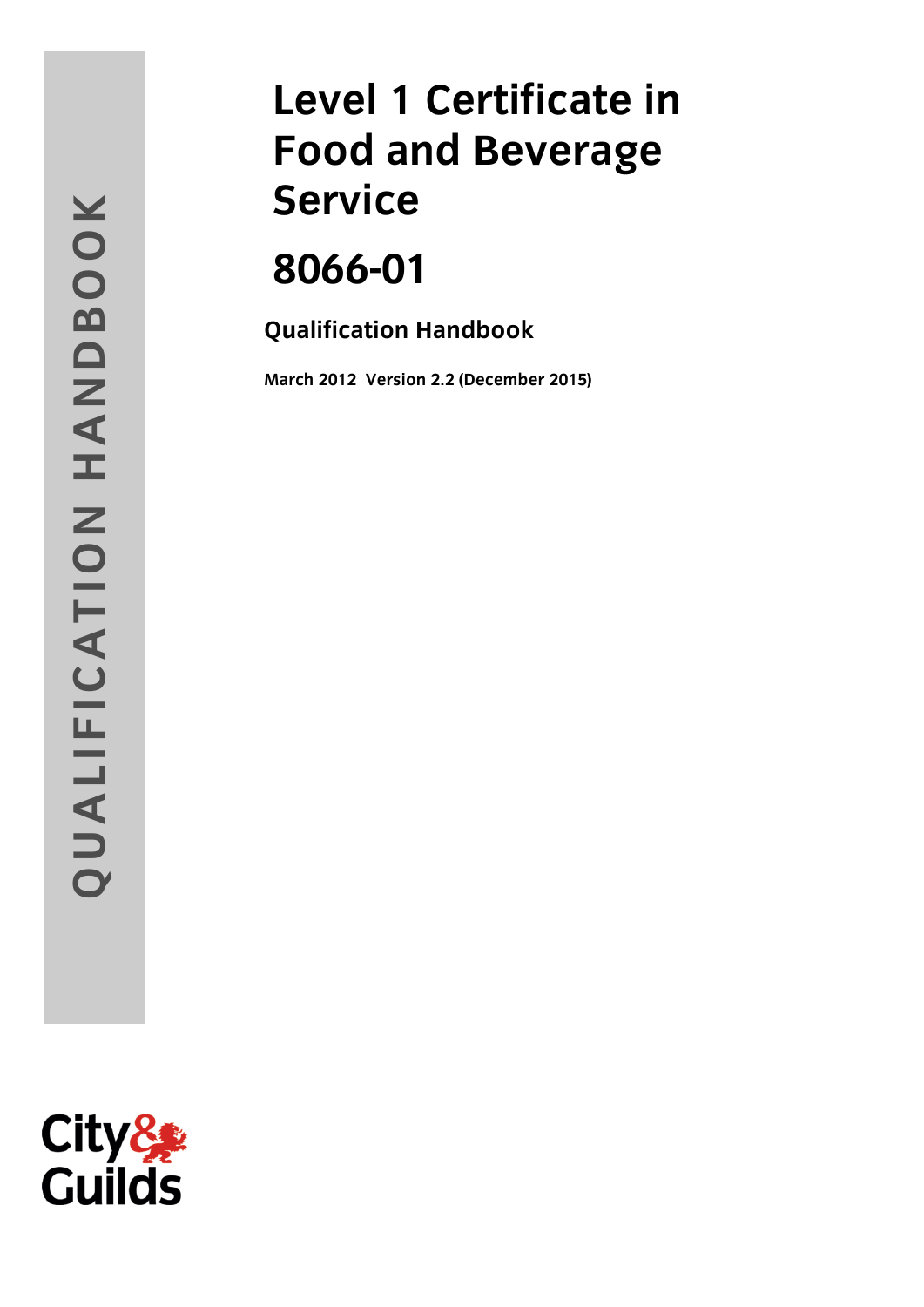## **Qualification at a glance**



| Subject area                             | <b>Food and beverage services</b>                            |
|------------------------------------------|--------------------------------------------------------------|
| <b>City &amp; Guilds number</b>          | 8066                                                         |
| Age group approved                       | $16+$                                                        |
| <b>Assessment</b>                        | Practical assignments and synoptic test                      |
| <b>Fast track</b>                        | Available                                                    |
| <b>Support materials</b>                 | Centre Handbook, Candidate Logbook<br>and Smartscreen        |
| <b>Registration and</b><br>certification | Consult the Walled Garden/Online<br>Catalogue for last dates |

| Level and title                                     | City &<br><b>Guilds</b><br>number | Qualification<br>accreditation<br>number |
|-----------------------------------------------------|-----------------------------------|------------------------------------------|
| Level 1 Certificate in Food and<br>Beverage Service | 8066-01                           | 600/4870/0                               |

| <b>Version number</b> | <b>Changes made</b>       | <b>Section</b>         |
|-----------------------|---------------------------|------------------------|
| 2.1 (May 2012)        | New resource requirements | Centre<br>Requirements |
| 2.2 (December<br>2015 | Range added to unit 104   | Units                  |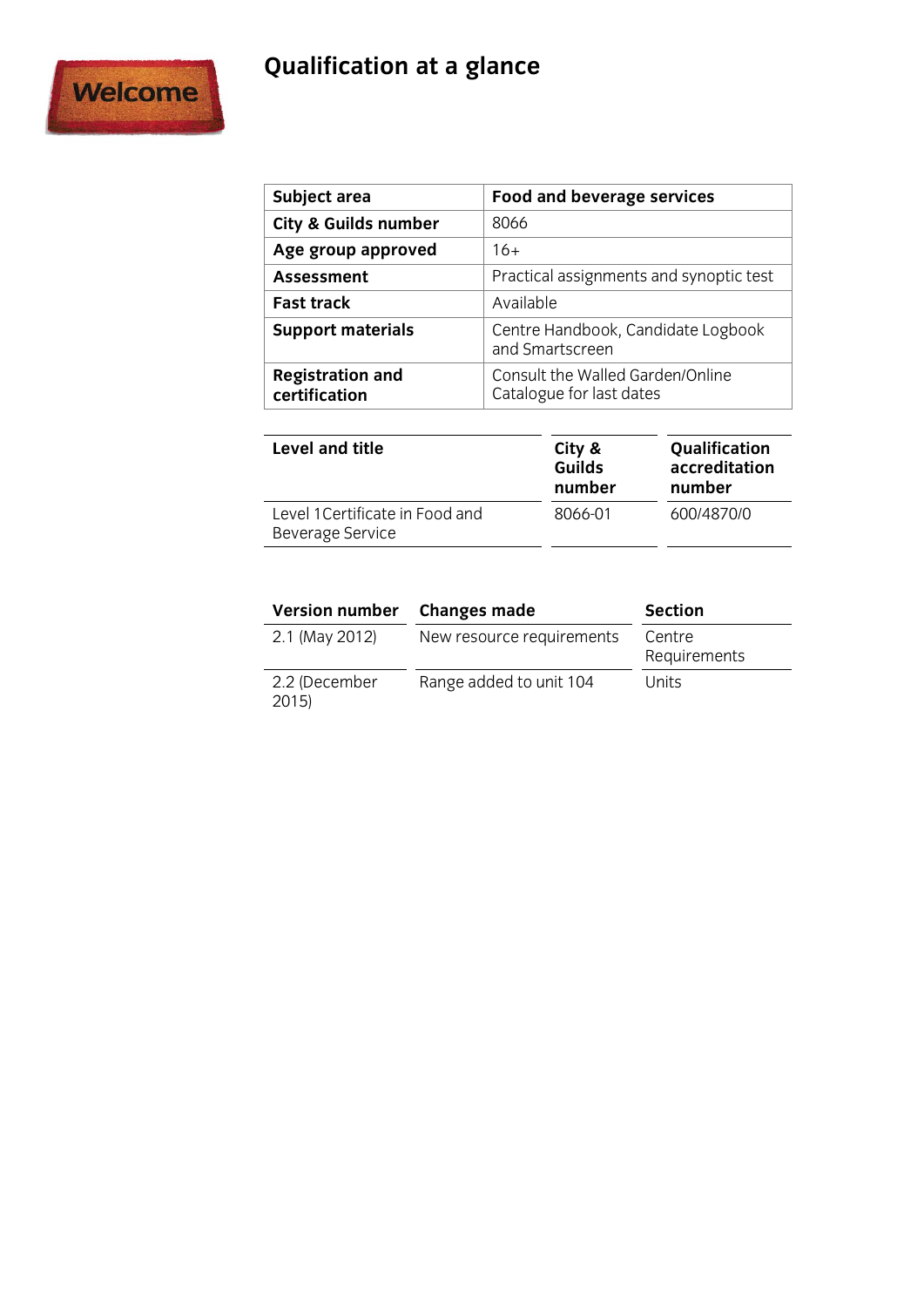

| 1                 | <b>Introduction</b>                                             | 4              |
|-------------------|-----------------------------------------------------------------|----------------|
| $\overline{2}$    | <b>Structure</b>                                                | 5              |
| 3                 | <b>Centre requirements</b>                                      | 6              |
|                   | Approval                                                        | 6              |
|                   | Resource requirements                                           | 6              |
|                   | Candidate entry requirements                                    | $\overline{7}$ |
| 4                 | Delivering the qualification                                    | 9              |
|                   | Initial assessment and induction                                | 9              |
|                   | Support materials                                               | 9              |
| 5                 | <b>Assessment</b>                                               | 10             |
|                   | Assessment of the qualification                                 | 10             |
| 6                 | Units                                                           | 11             |
| <b>Unit 102</b>   | Safety at work                                                  | 12             |
| <b>Unit 103</b>   | <b>Customer service in hospitality and catering</b><br>industry | 15             |
| <b>Unit 104</b>   | <b>Food and beverage service skills</b>                         | 18             |
| <b>Unit 106</b>   | Hot and cold beverage service skills                            | 21             |
| <b>Unit 107</b>   | Menu knowledge                                                  | 23             |
| <b>Unit 201</b>   | Introduction to the hospitality and catering<br>industry        | 25             |
| <b>Unit 109</b>   | <b>Food and beverage services principles</b>                    | 27             |
| <b>Appendix 1</b> | <b>Sources of general information</b>                           | 28             |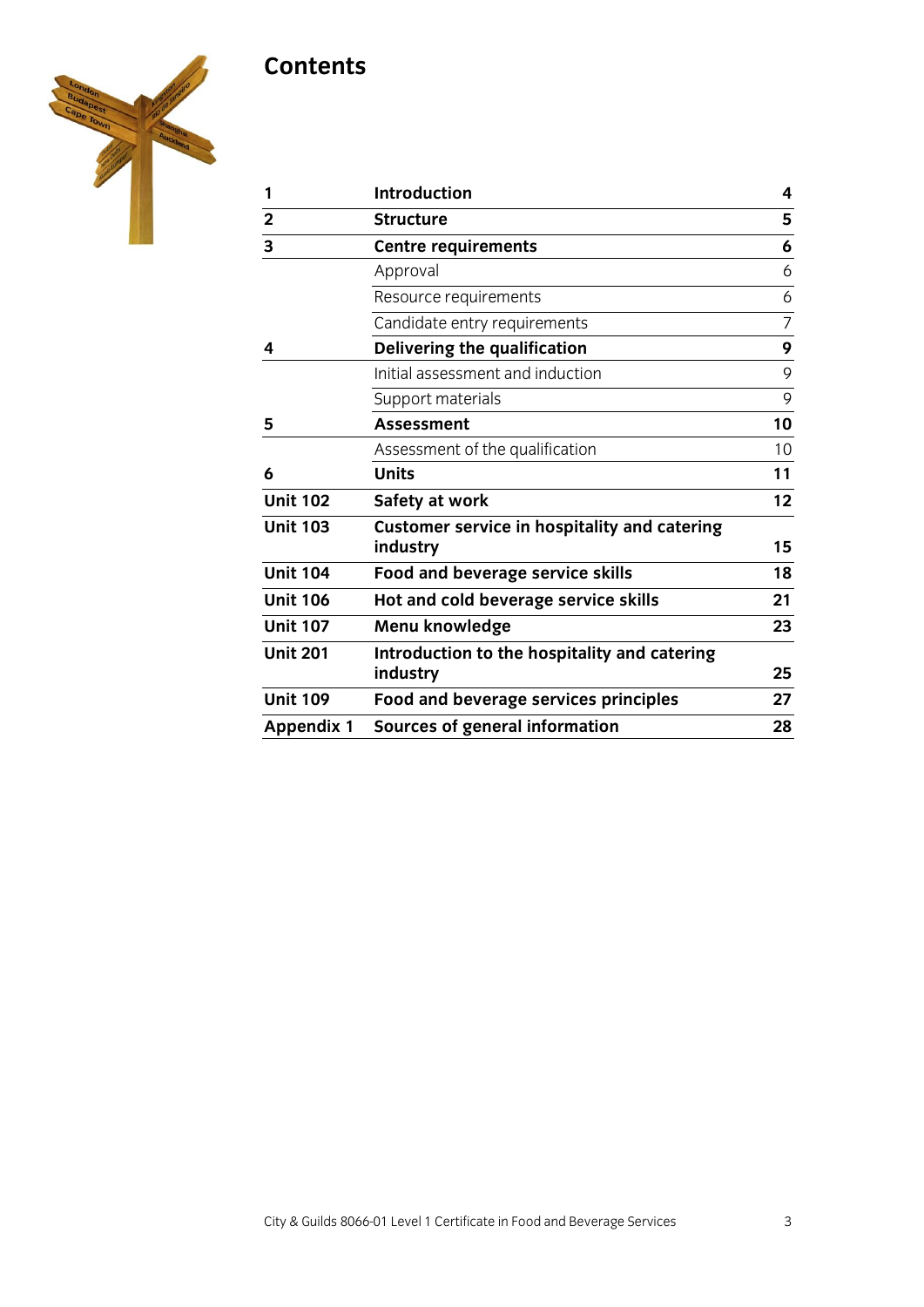

This document tells you what you need to do to deliver the qualification:

| Area                                                | <b>Description</b>                                                                                                                                                                                                                                                                                                                                                                                                                     |
|-----------------------------------------------------|----------------------------------------------------------------------------------------------------------------------------------------------------------------------------------------------------------------------------------------------------------------------------------------------------------------------------------------------------------------------------------------------------------------------------------------|
| Who is the<br>qualification for?                    | The Level 1 Certificate in Food and Beverage Service<br>is for candidates who want to begin a career within<br>the hospitality industry, specialising in restaurant<br>operations. They will wish to progress as a qualified<br>member of the food and beverage team, and will be<br>able to demonstrate the ability to perform practical<br>skills and have the necessary knowledge in order to<br>complete the assessments.          |
| What does the<br>qualification cover?               | The qualification covers an introduction to the<br>hospitality industry, safety at work and customer<br>service skills. Menu knowledge and food and<br>beverage service skills are also included.                                                                                                                                                                                                                                      |
| What opportunities<br>for progression are<br>there? | On completion of this qualification candidates may<br>progress into employment as a trainee, or to the<br>following City & Guilds qualifications:<br>City & Guilds Level 2 Diploma in Professional Food<br>and Beverage Service (8066-02)<br>City & Guilds Level 2 Award in Barista Skills (7102)<br>City & Guilds Level 2 Diploma in Food and<br>Beverage Service (7103)<br>City & Guilds Level 2 Professional Bar Tending<br>(7106). |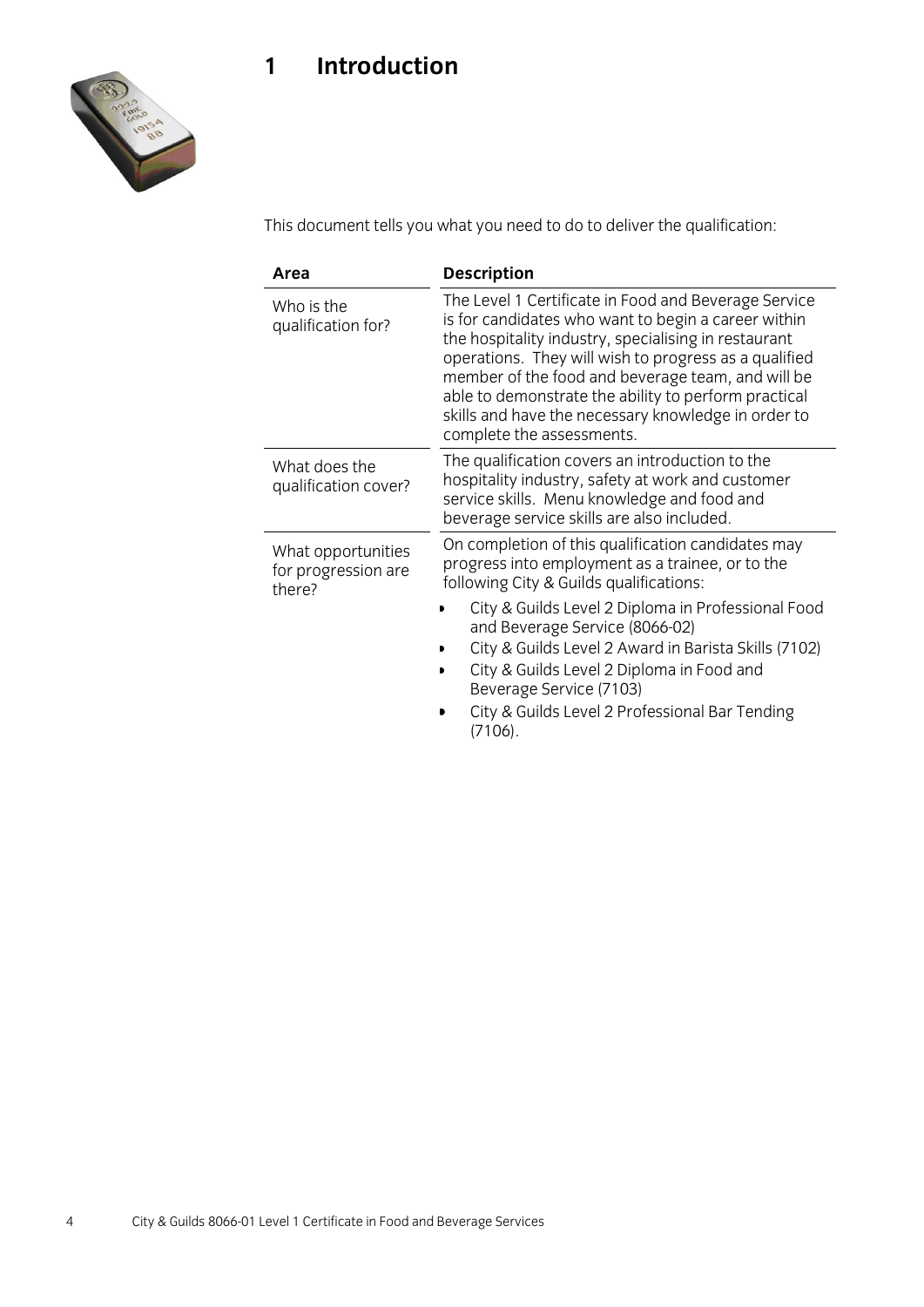must achieve all of the units listed in the table below.

| Level 1 Certificate in Food & Beverage Service |                                          |                                                             |                                      |                             |
|------------------------------------------------|------------------------------------------|-------------------------------------------------------------|--------------------------------------|-----------------------------|
| City &<br><b>Guilds</b><br>unit<br>number      | Qualification<br>accreditation<br>number | Unit title                                                  | <b>Notional</b><br>learning<br>hours | Guided<br>learning<br>hours |
| 102                                            | K/503/7563                               | Safety at work                                              | 50                                   | 30                          |
| 103                                            | J/503/7568                               | Customer service in<br>hospitality and<br>catering industry | 30                                   | 25                          |
| 104                                            | L/503/7569                               | Food and beverage<br>service skills                         | 100                                  | 60                          |
| 106                                            | L/503/7572                               | Hot and cold<br>beverage service<br>skills                  | 30                                   | 25                          |
| 107                                            | R/503/7573                               | Menu knowledge                                              | 20                                   | 15                          |
| 201                                            | Y/503/7574                               | Introduction to the<br>hospitality and<br>catering industry | 30                                   | 20                          |
| 109                                            | Assessment                               | Food and Beverage<br>Service Principles 1                   | N/A                                  |                             |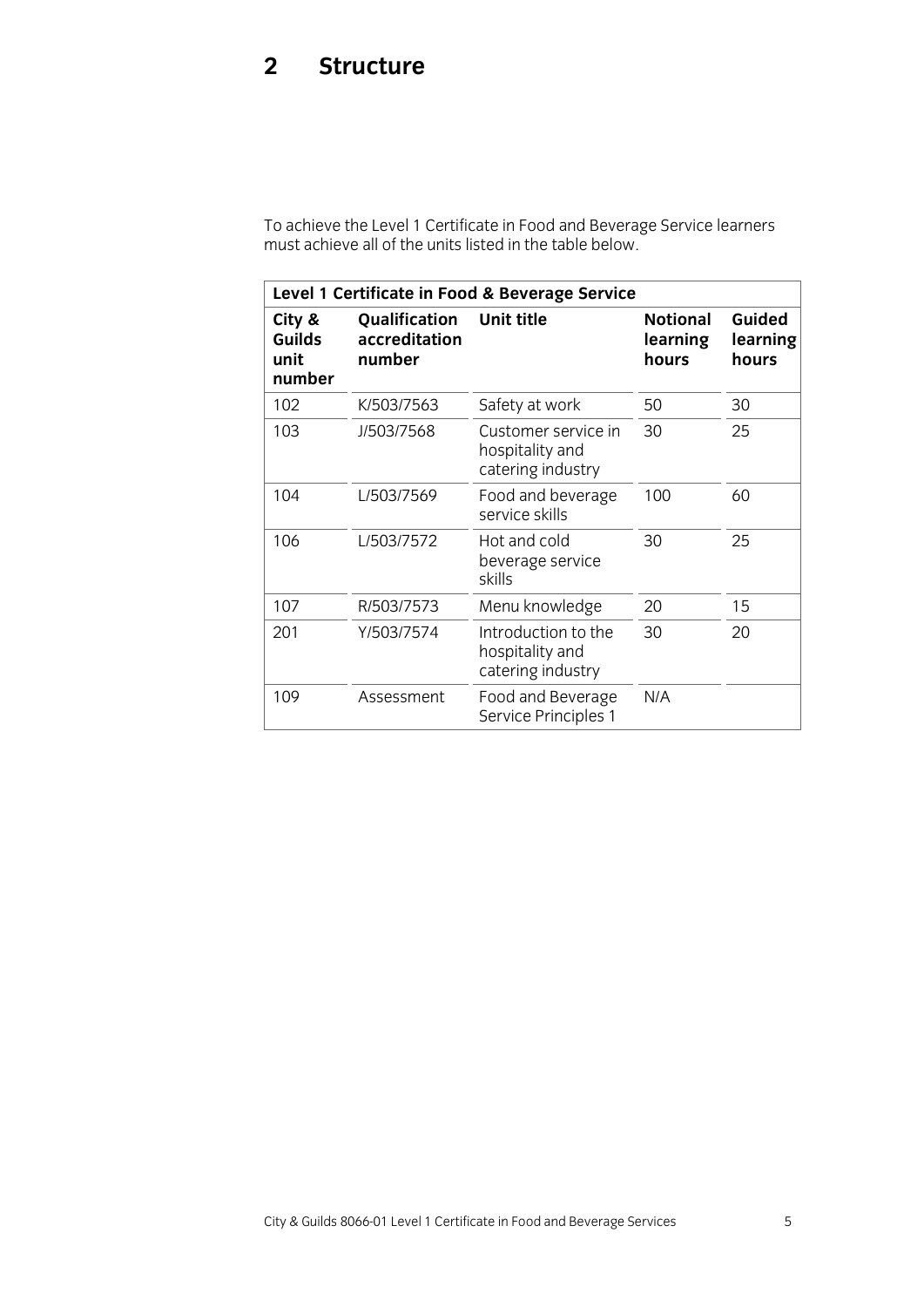### $\overline{3}$ **3 Centre requirements**



6

**Approval**<br>Centres approved to offer the qualification:

• (7066-31) Level 1 IVQ Certificate in Food and Beverage Service<br>(500/5804/6)

can apply for approval for the new:

 $\bullet$  (8066-01) Level 1 Certificate in Food and Beverage Service<br>Using the fast track approval form available from the City & Gu using the fast track approval form, available from the City & Guilds

Centres should use the Fast Track Form if:

- there have been no changes to the way the qualifications are delivered, and
- $\bullet$  they meet all of the approval criteria in the fast track form guidance notes. notes.

Fast track approval is available for 12 months from the launch of the qualification. After 12 months, the Centre will have to go through the standard Qualification Approval Process. The centre is responsible for checking that fast track approval is still current at the time of application. checking that fast track approval is still current at the time of approximation. The time of application. The time of application of application of application. The time of application of application. The time of applicati

To offer this qualification, new centres will need to gain both centre and qualification approval. Please refer to the Centre Manual - Supporting qualification approval. Please refer to the *Centre Manual - Supporting* 

Centre staff should familiarise themselves with the structure, content and assessment requirements of the qualification before designing a course programme. programme.

## **Resource requirements**

### **Resources**

This qualification is aimed at candidates who will be entering the industry and so it is important that they gain their experience in a commercial food service area. They should use appropriate equipment in terms of the size and scale which must be of industry quality. and scale which must be obtained which  $\frac{1}{2}$ 

When being assessed candidates will need to have sufficient space to work efficiently, hygienically and in a safe manner. work efficiently, hygienically and in a safe manner.

As a minimum, it is expected that centres seeking approval for this qualification have access to a well-equipped and supplied industrial counter service including:

- $\bullet$  A fully equipped counter service area with hot plates/bain marie
- drink dispenser system providing a range of drinks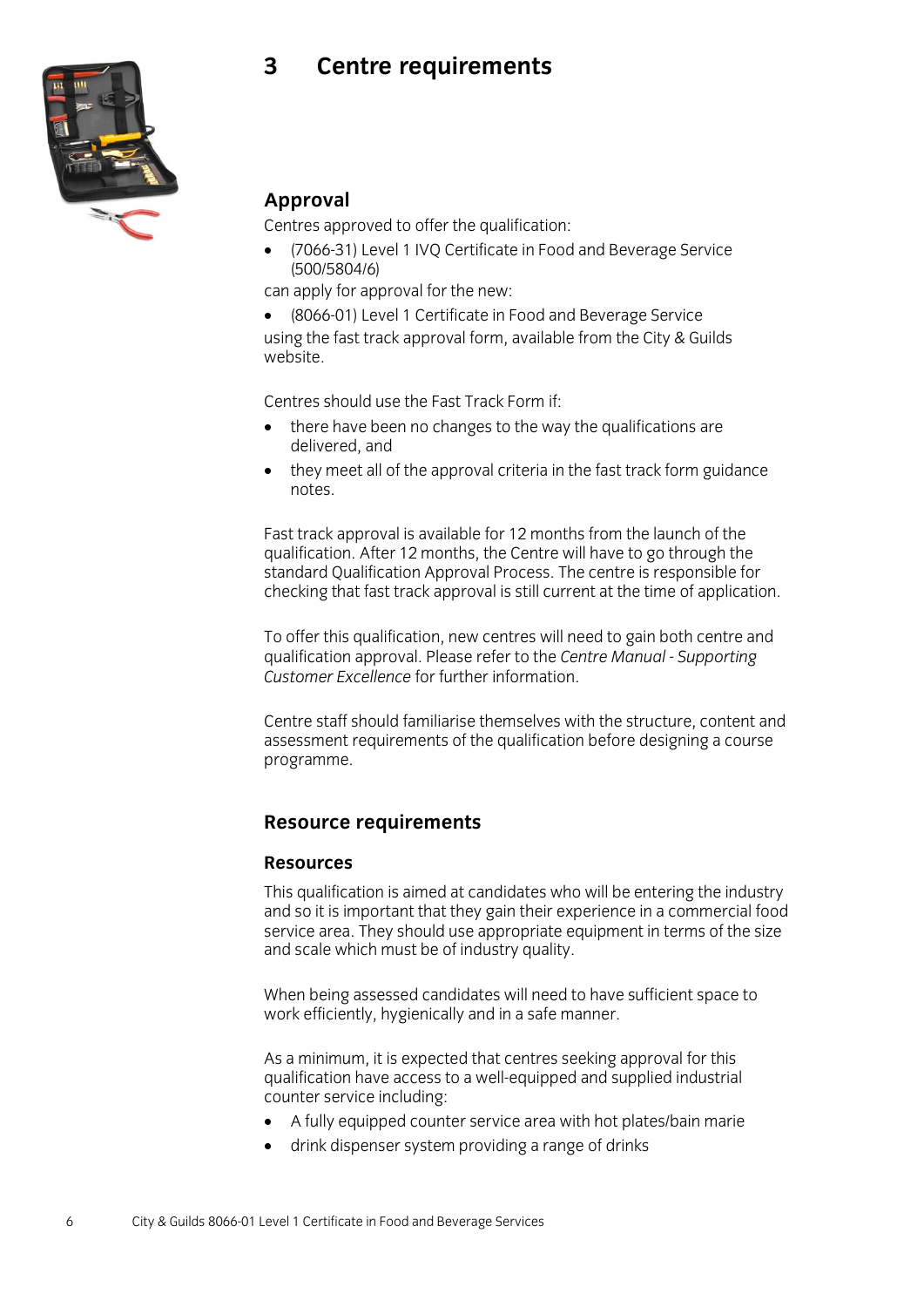- worktop space stainless steel workstations or tables used as
- washing facilities- hand washing, food preparation and wash up
- refrigerators and freezers<br>• suitable storage facilities
- suitable storage facilities<br>• a range of accompanime
- 
- a range of accompaniments<br>• small and large food service equipment- it is recommended that centres review the range of equipment requirements against each unit within this qualification as it may be necessary to purchase additional equipment in order to offer the qualification.
- health and Safety equipment to include PPE, food temperature<br>equipment and fire safety
- $\bullet$  an area for commercial activity/payments

Centres should be able to maintain food and beverage stock levels, both perishable and non-perishable ingredients, to allow all candidates to serve the given variety of dishes and beverages. serve the given variety of dishes and beverages.

Centres wishing to deliver these qualifications must ensure that they have the staff and facilities to deliver the practical elements of the course. If there are no facilities within the centre to deliver the activities in a realistic working environment we recommend developing links with local industry to provide hands-on experience. to provide hands-on experience.

**Centre staffing**<br>Staff delivering this qualification must be able to demonstrate that they meet the following occupational expertise requirements. They should:

- be occupationally competent or technically knowledgeable in the area<br>for which they are delivering training and/or have experience of for which they are delivering training and/or have experience of providing training. This knowledge must be to the same level as the training being delivered
- have recent relevant experience in the specific area they will be assessing
- have credible experience of providing training.

Centre staff may undertake more than one role, eg tutor and assessor or internal verifier, but cannot internally verify their own assessments. internal verifier, but cannot internally verify their own assessments.

**Continuing professional development (CPD)**<br>Centres must support their staff to ensure that they have current knowledge of the occupational area, that delivery, mentoring, training, assessment and verification is in line with best practice, and that it takes account of any national or legislative developments. account of  $\alpha$  and  $\alpha$  and  $\alpha$  is legislative dependent or legislative developments.

**Candidate entry requirements**<br>City & Guilds does not set entry requirements for this qualification. However, centres must ensure that candidates have the potential and opportunity to gain the qualification successfully.  $\sum_{i=1}^{n}$  or  $\sum_{i=1}^{n}$  to gain the  $\sum_{i=1}^{n}$  successfully.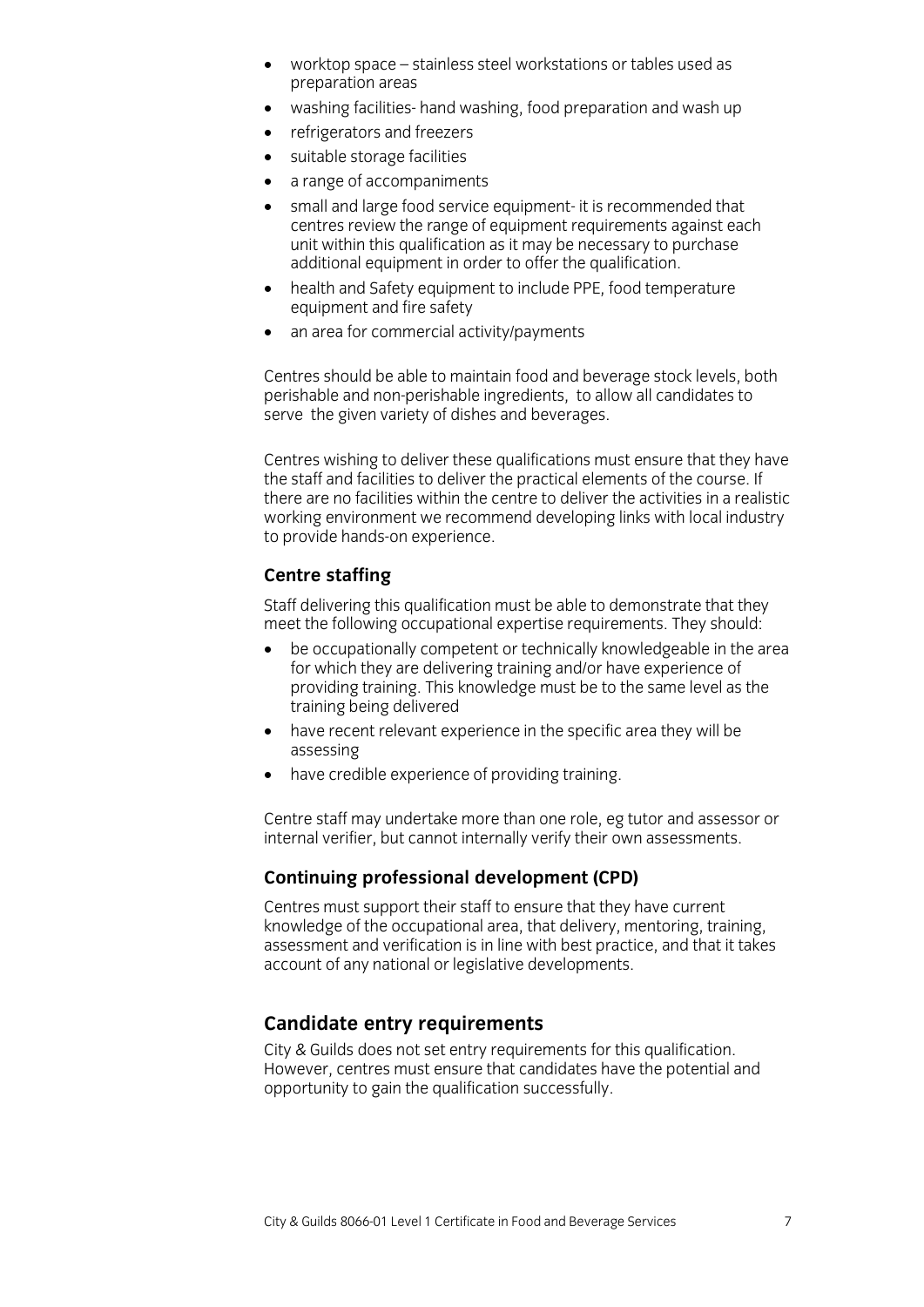**Age restrictions**   $\overline{C}$  channot cannot accept any registrations are not approved for under 16s. these qualifications are not approved for under 16s.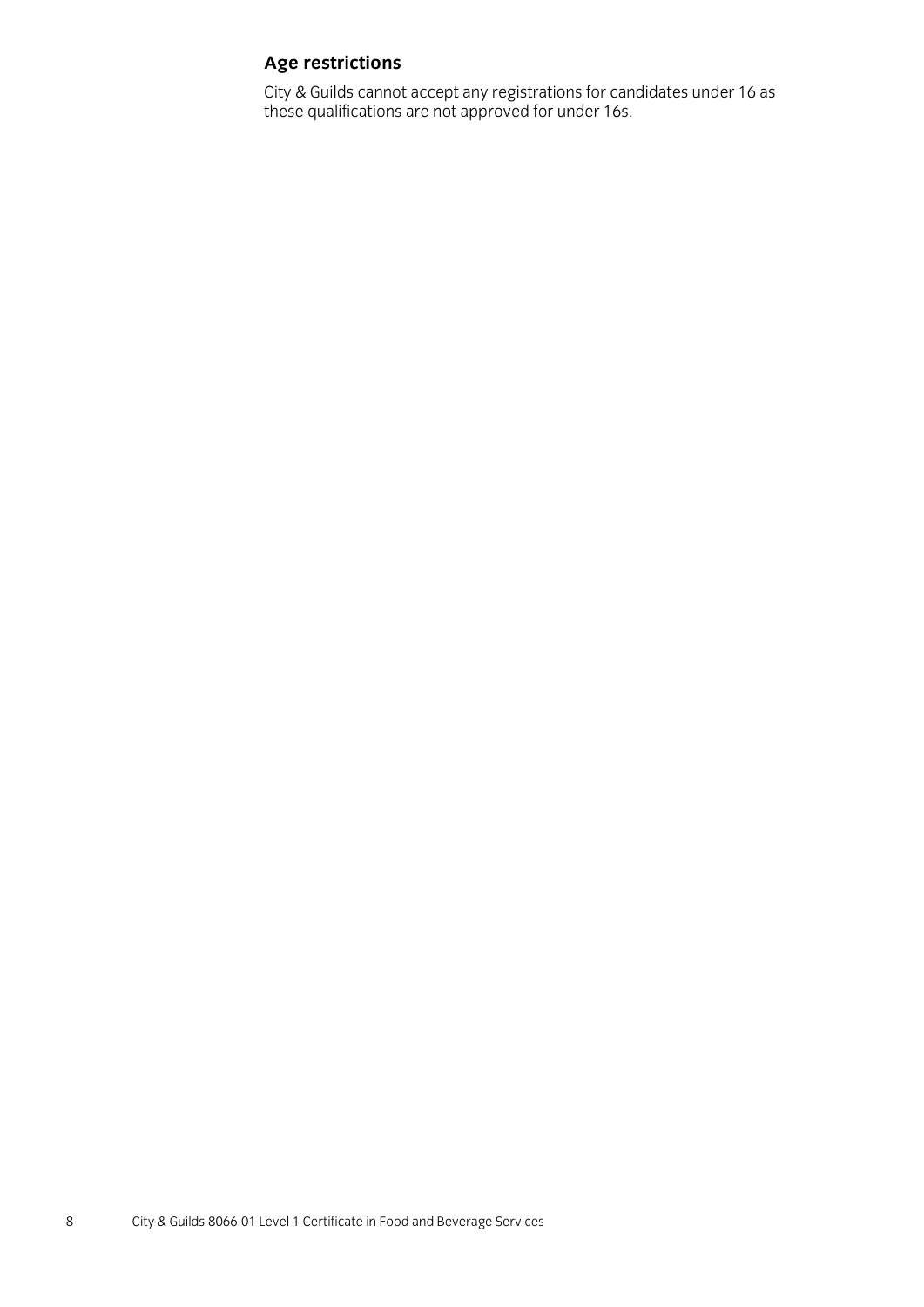### **4 Delivering the qualification**



### Initial assessment and induction

An initial assessment of each candidate should be made before the start of their programme to identify:

- if the candidate has any specific training needs,
- support and guidance they may need when working towards their
- any units they have already completed, or credit they have accumulated which is relevant to the qualification.
- the appropriate type and level of qualification.

We recommend that centres provide an induction programme so the candidate fully understands the requirements of the qualification, their responsibilities as a candidate, and the responsibilities of the centre. This information can be recorded on a learning contract. information can be recorded on a learning contract.

**Support materials**<br>The following resources are available for this qualification:  $\mathbf{C}$  resources are available for this qualification:

| <b>Description</b> | <b>How to access</b>          |
|--------------------|-------------------------------|
| Assessment Pack    | Website www.cityandguilds.com |
| Candidate logbook  | Website www.cityandguilds.com |
| SmartScreen        | www.smartscreen.co.uk         |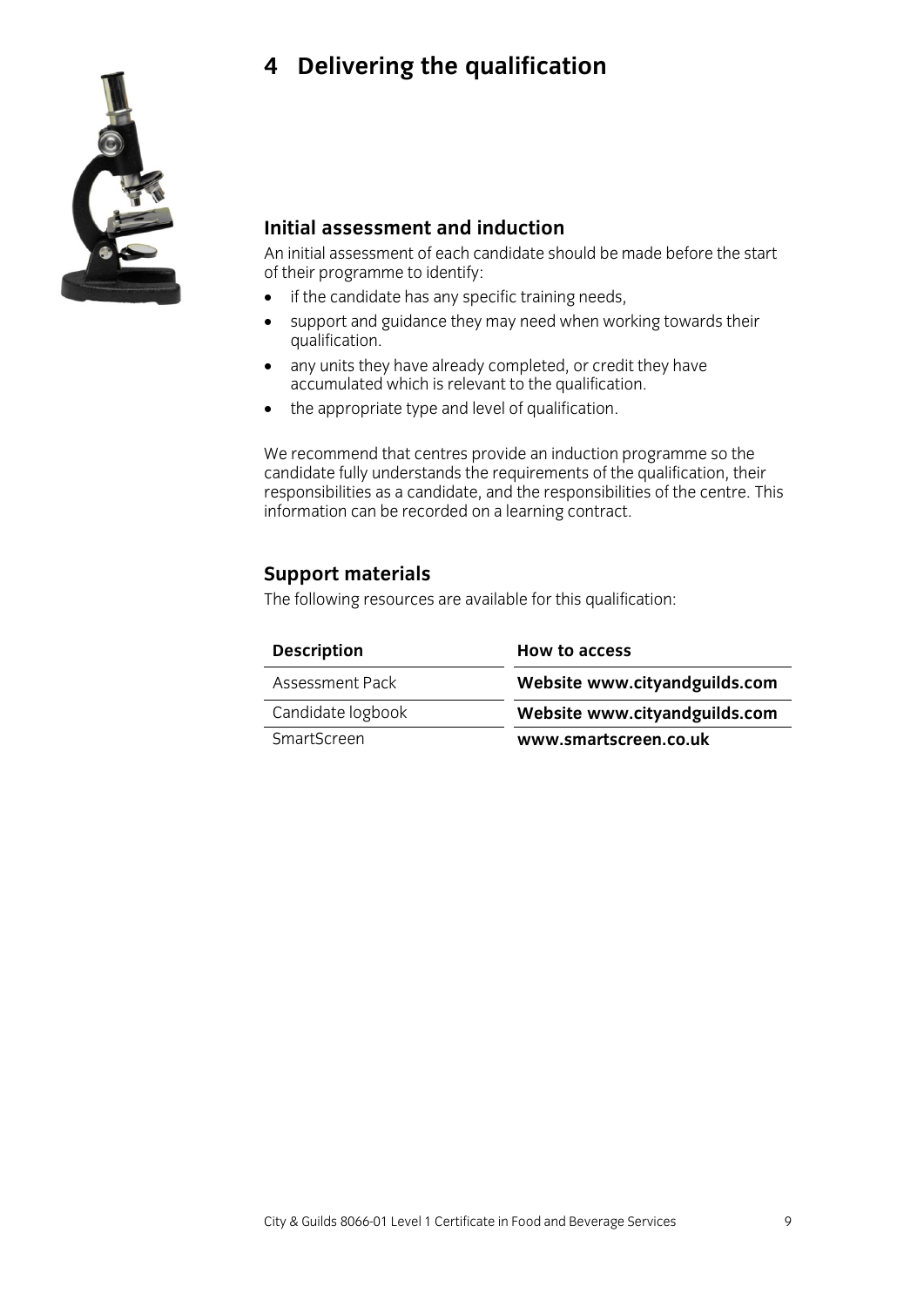### **Assessment**

## **Assessment of the qualification**

| Level 1 Certificate in Food and Beverage Services (8066-01)                                                                                                                                                                                    |                                                                                                                                                                                                                                                                                                                                                                      |  |  |
|------------------------------------------------------------------------------------------------------------------------------------------------------------------------------------------------------------------------------------------------|----------------------------------------------------------------------------------------------------------------------------------------------------------------------------------------------------------------------------------------------------------------------------------------------------------------------------------------------------------------------|--|--|
| <b>Practical assignments</b>                                                                                                                                                                                                                   | <b>Externally set question papers</b>                                                                                                                                                                                                                                                                                                                                |  |  |
| Learners are required to<br>successfully complete practical<br>assignments to be assessed in<br>centre. The Assessment Pack<br>which includes specific guidance,<br>information and instructions can<br>be located at<br>www.cityandguilds.com | Learners are required to<br>successfully complete the<br>following external examinations:<br>Food and Beverage Service<br>Principles 1<br>Please refer to the International<br>Directory on the Walled Garden<br>for dates and times of each<br>examination.<br>Test specifications for each<br>examination can be found in<br>Appendix 1 of the Assessment<br>Pack. |  |  |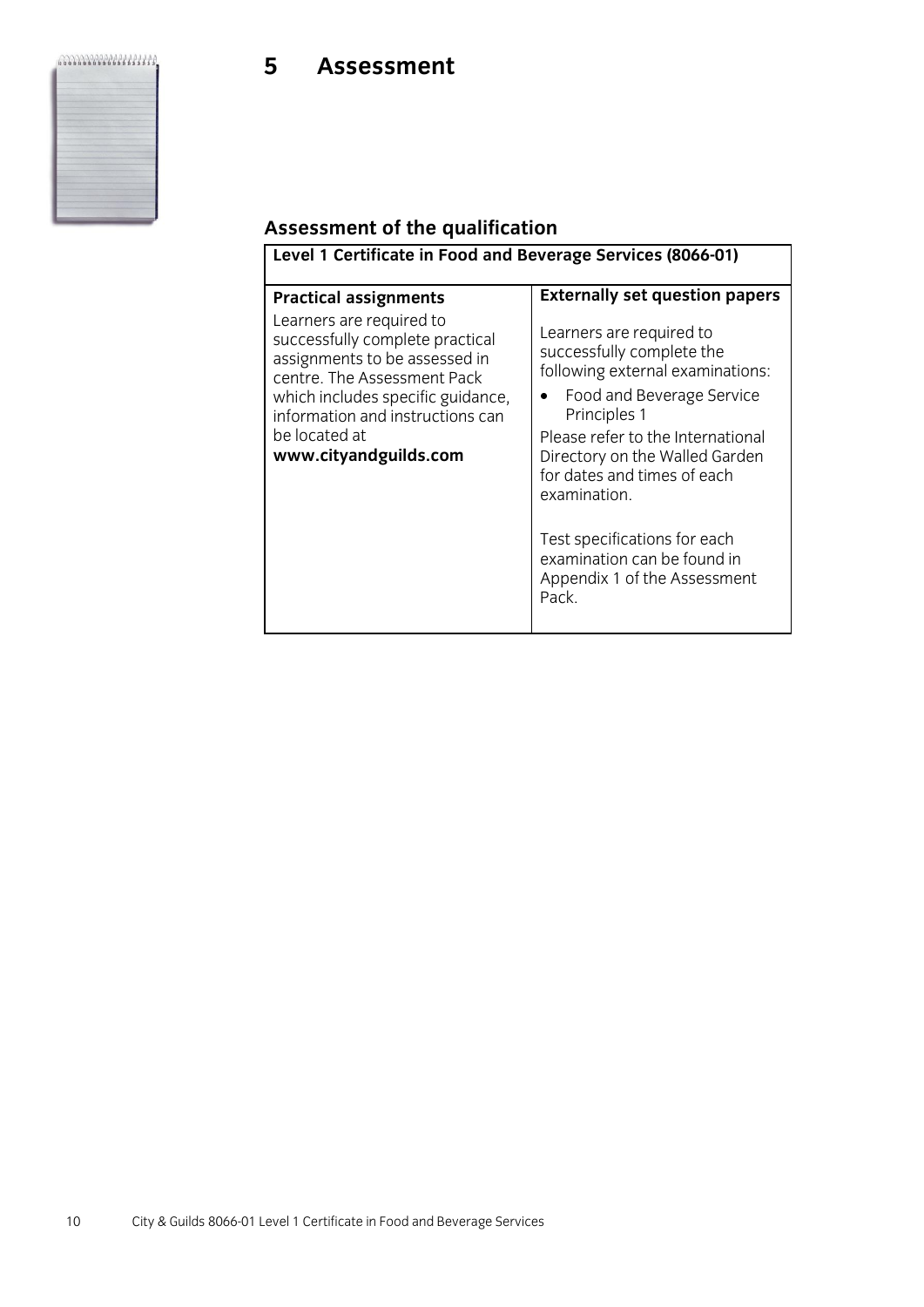

### **Structure of units**

These units each have the following:

- City & Guilds reference number
- Unit Accreditation Number (UAN)
- title<br>• leve

6

- level<br>• notio
- notional learning hours (NLH)
- guided learning hours (GLH)<br>• learning outcomes which are
- learning outcomes which are comprised of a number of assessment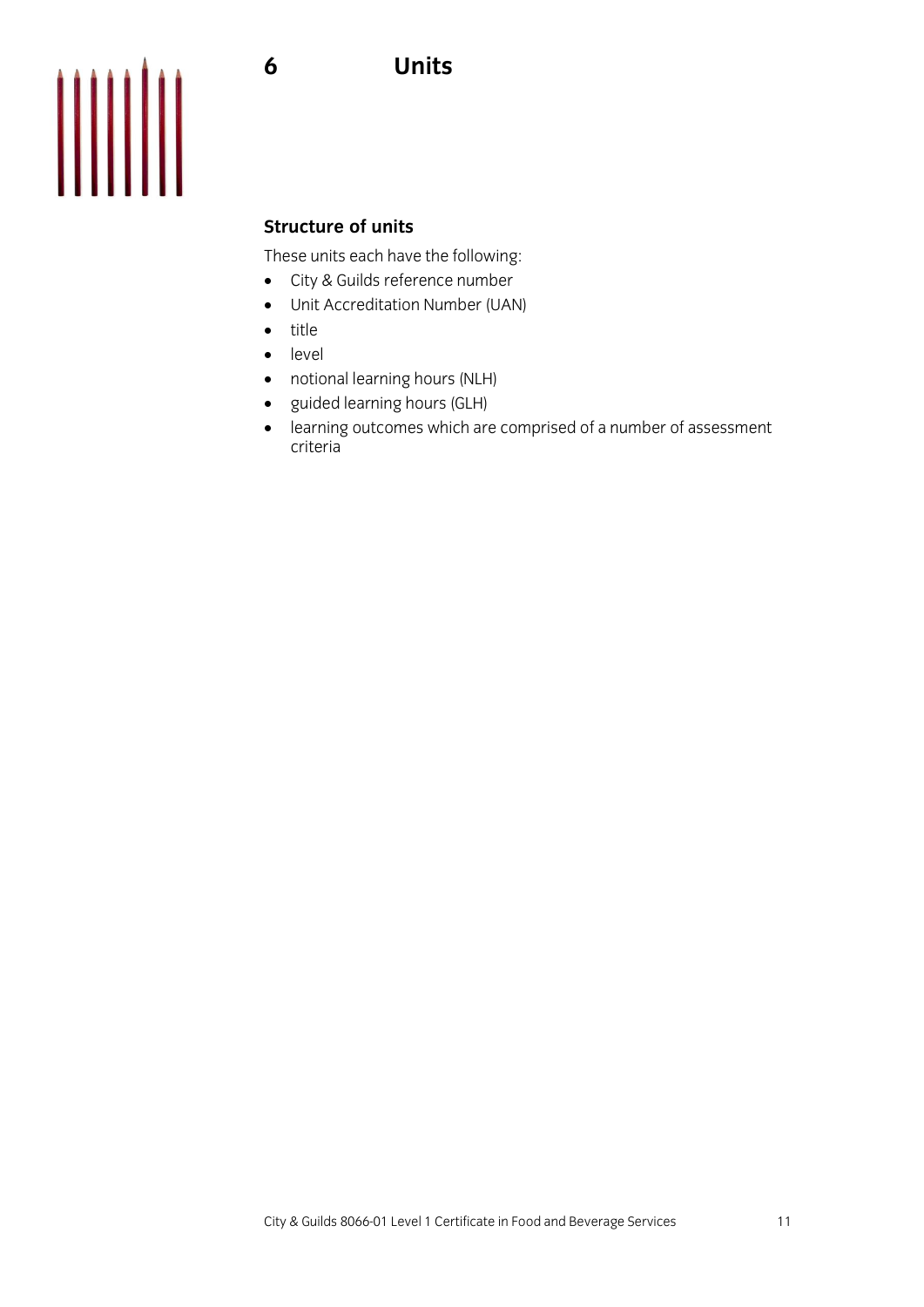| <b>UAN:</b> | K/503/7563                                                                                                                                                                                                                                                                                                                                                                                               |
|-------------|----------------------------------------------------------------------------------------------------------------------------------------------------------------------------------------------------------------------------------------------------------------------------------------------------------------------------------------------------------------------------------------------------------|
| Level:      | Level 1                                                                                                                                                                                                                                                                                                                                                                                                  |
| <b>NLH</b>  | 50                                                                                                                                                                                                                                                                                                                                                                                                       |
| <b>GLH</b>  | 30                                                                                                                                                                                                                                                                                                                                                                                                       |
| Aim:        | The aim of this unit is to enable the learner to develop<br>basic knowledge and understanding of the principles of<br>health and safety in a hospitality and catering<br>environment. The unit also introduces the learners to<br>common hazards in the workplace and immediate action<br>to be taken to ensure a healthy and safe workplace. The<br>unit also covers the fire and emergency procedures. |

 $\mathcal{Q}$  and emergency procedures.

|                  | <b>Learning outcome</b>                                                       |
|------------------|-------------------------------------------------------------------------------|
|                  | The learner will:                                                             |
| 1                | know how to work safely                                                       |
|                  | <b>Assessment criteria</b>                                                    |
|                  | The learner can:                                                              |
| 1.1              | state the importance of keeping the work area neat and tidy<br>whilst working |
| 1.2 <sub>1</sub> | state the use and importance of safety signs                                  |
| 1.3              | list potential <b>hazards</b> in the workplace                                |
| 1.4              | list potential consequences of hazards in the workplace                       |
| 1.5              | state who to report accidents to                                              |
| 1.6              | state what <b>documentation</b> should be completed in case of an<br>accident |
| 1.7              | state the <b>importance of training staff</b> in health and safety            |
| 1.8              | state when to check equipment and to whom damage<br>should be reported        |
| 1.9              | describe safe handling techniques for hazardous<br>substances                 |
|                  | 1.10 describe how to <b>store</b> hazardous substances safely                 |
| 1.11             | state the importance of storing tools and equipment<br>correctly after use.   |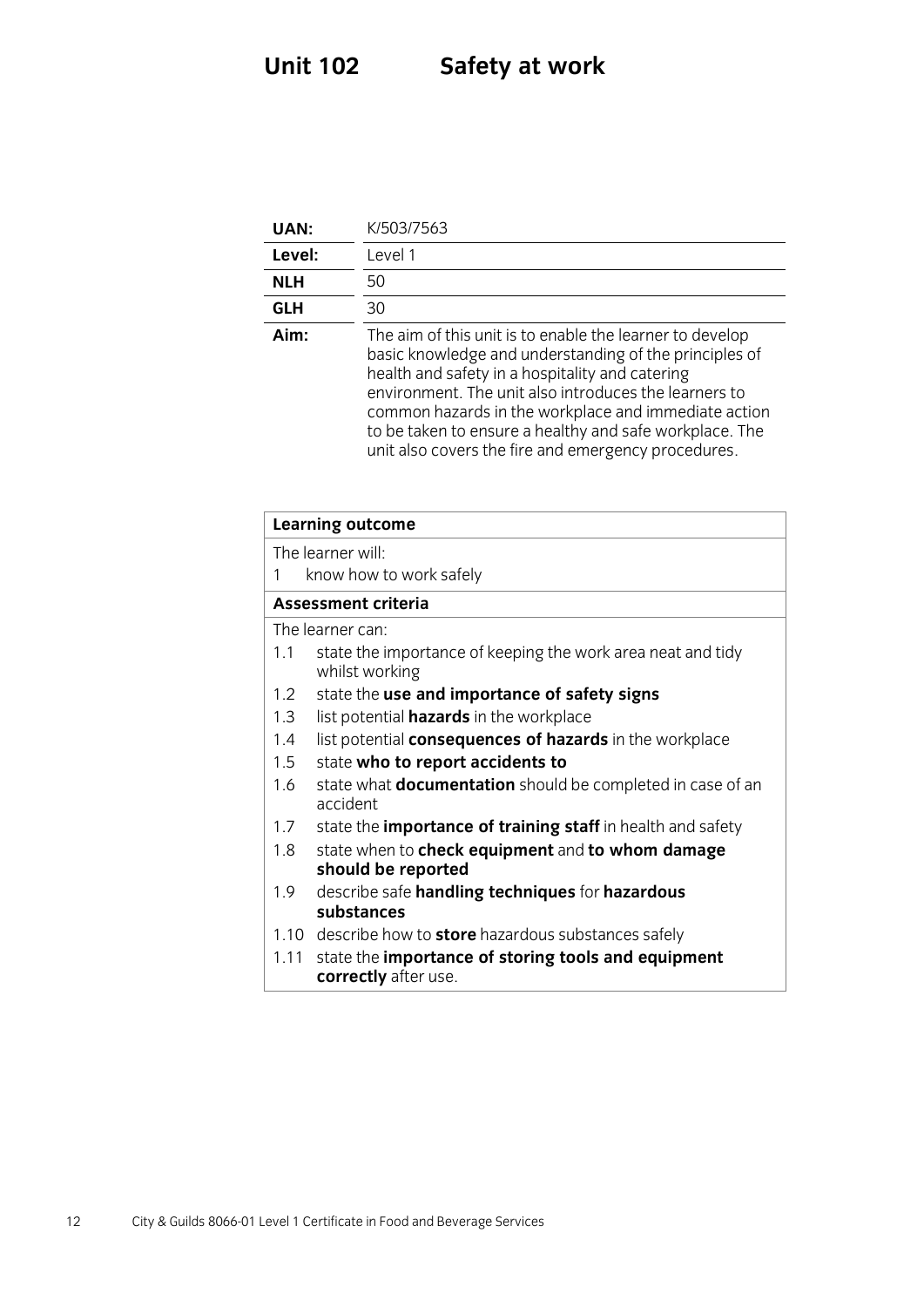## **Range**<br>Use of safety signs

Warning, prohibition (what you must not do), instruction, information.  $\mathbf{v}_1$  is the state of dominant intervals in the state of dominant instruction, instruction, instruction, in

**Importance of safety signs**<br>To warn people about hazards and dangers. To warn people about hazards and dangers.

### **Hazards**

Floors (different surfaces, spillages), machinery (maintenance, safety check, manufacturers' instruction), electricity (power points, appliances, cables, fuses), manual handling (movement and transportation of large or heavy items), tools/utensils (sharp objects), damaged equipment (frayed leads) personal hazards (incorrect uniform), handling gas.  $\mathbf{u}$ 

**Consequences of hazards**<br>Trips, slips, sprains, falls, burns, cuts, broken bones, electrocution, other injuries, abrasions. other injuries, abrasions.

**Who to report accidents to**<br>Supervisor or manager, health and safety officer. Supervisor or manager, health and safety officer.

### **Documentation**

Accident report forms. Accident report forms.

**Importance of training staff in health and safety**<br>To ensure safe use of equipment and machinery, prevention of accidents to self and to others, legal requirements.  $\overline{a}$  to self and to other self and to other self and to other self and to other self-and to other self-and to other self-and to other self-and to other self-and to other self-and to other self-and to other self-and to

**Check equipment**<br>Prior to use, during use, after use, before storage. Prior to use, during use, after use, before storage.

## **To whom damage should be reported**

Supervisor or manager.

**Handling techniques (hazardous substances)** correct dilution rates. correct dilution rates.

### **Store**

On shelving, off floor, locked cupboard, in correct containers, correct  $\lambda$  shelling, off floor, in correct containers, correct containers, correct containers, correct containers, correct containers, correct containers, correct containers, correct containers, correct containers, correct cont labelling.

## **Importance of storing tools and equipment correctly**<br>To avoid accidents, to maintain the good state of repair, for security

reasons reasons.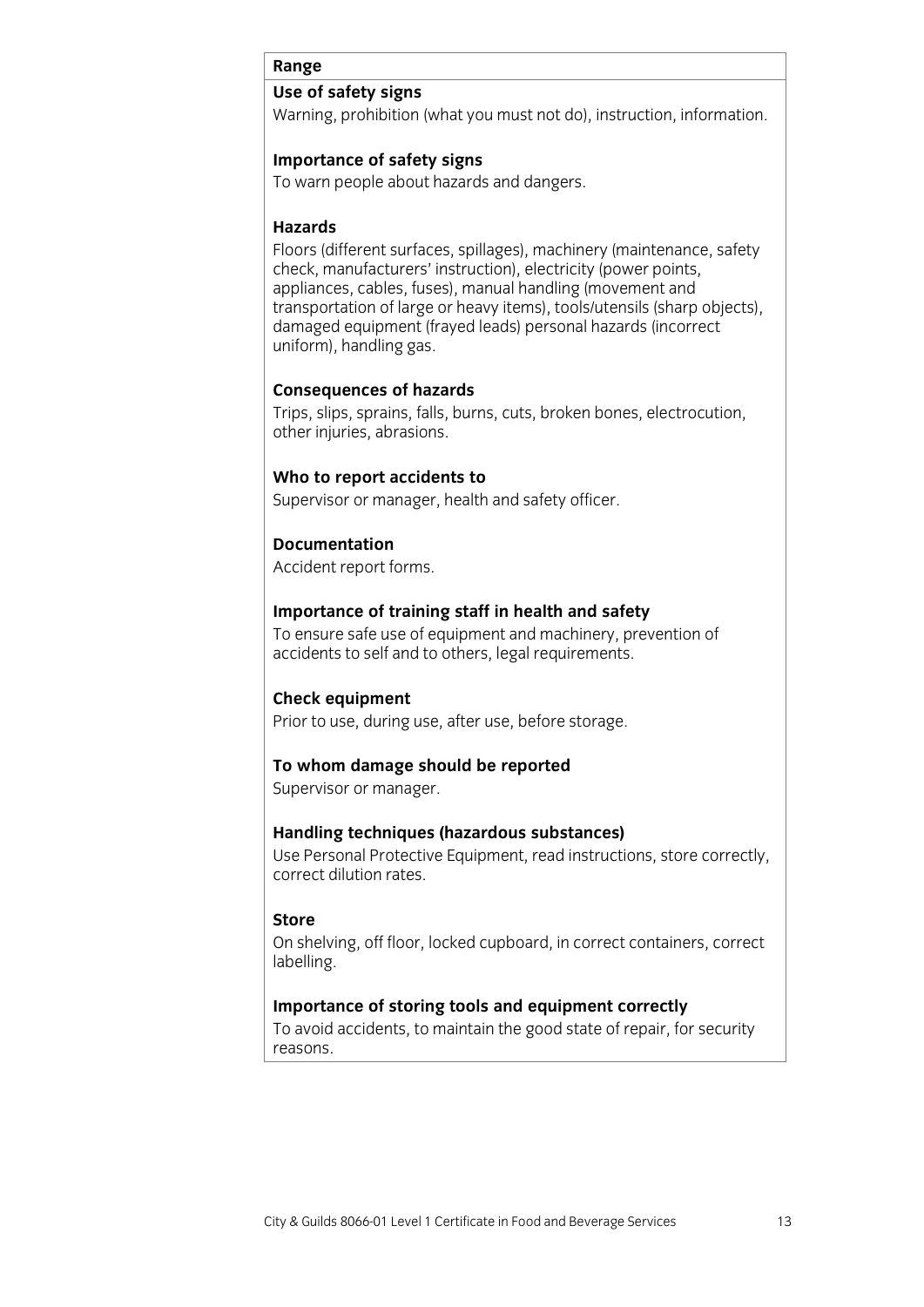## **Learning outcome**<br>The learner will:

2 know fire and emergency procedures

### Assessment criteria

The learner can:

- 2.1 state what action to take in case of an emergency
- 2.2 identify the **elements** of the fire triangle and how they can be used to extinguish a fire
- $2.3$ list different types of fires
- 2.4 list basic types of fire fighting equipment and when they should be used. be used.

## **Range**

Raise the alarm, follow evacuation procedures, report to supervisor. Raise the alarm, follow evacuation procedures, report to supervisor.

**Eire** homb t Fire, bomb threat, natural disaster, security, theft, public disturbance.

### **Elements**

Fuel (remove the source of fuel), oxygen (restrict the supply of oxygen by smothering), heat (remove the heat).  $\mathbf{r}$  smoothering), heat (remove).

**Types of fires**<br>Paper, wood, fat, electrical, gas, combustible chemicals. Basic types of fire fighting equipment Fire blanket (fat fires), water (wood, paper), sand, foam, powder, carbon dioxide. carbon dioxide.<br>Carbon dioxide.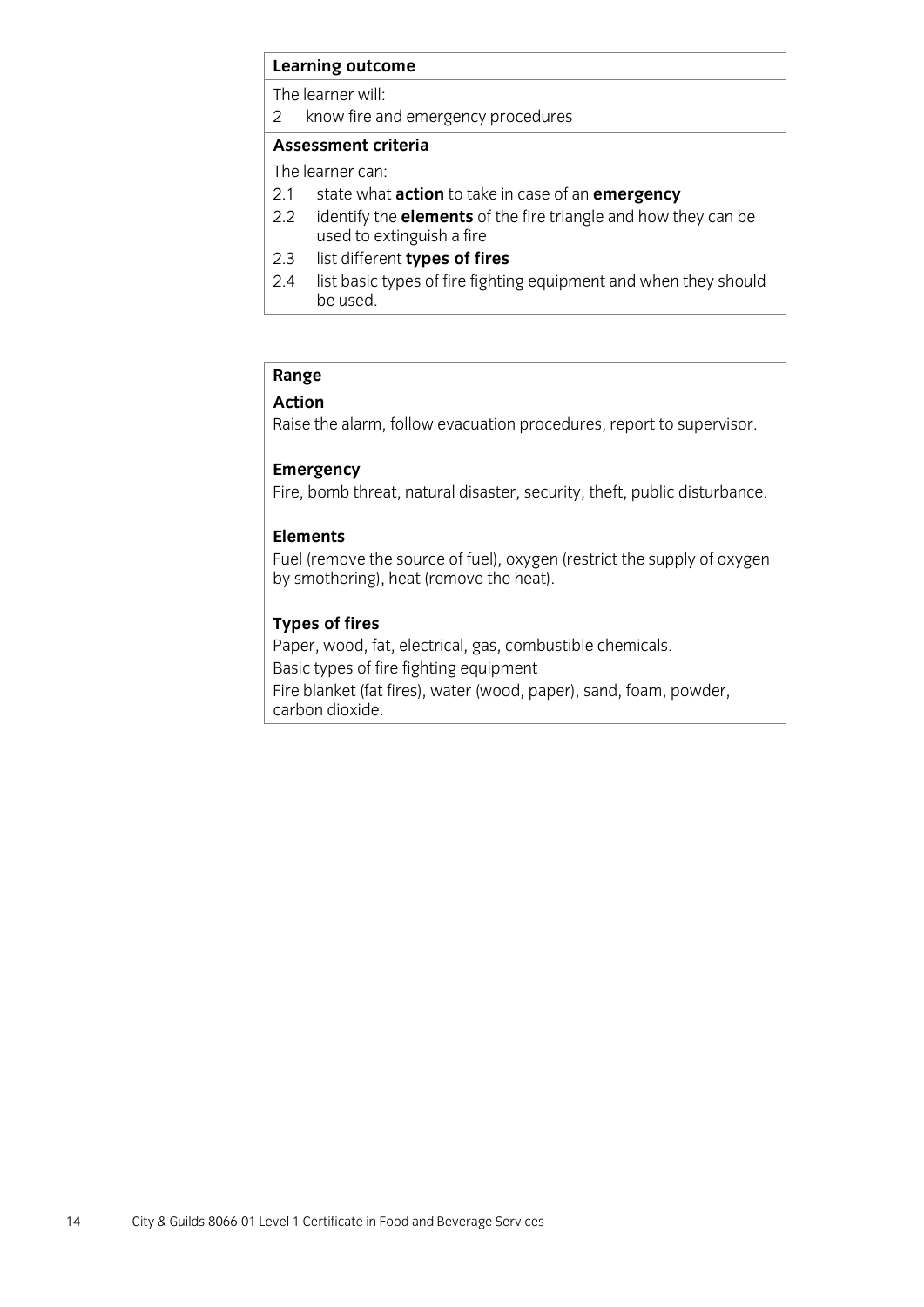### **Customer service in Unit 103 hospitality and catering hospitalistics industry**

| UAN:       | J/503/7568                                                                                                                                                                                                                                                                                                                                   |
|------------|----------------------------------------------------------------------------------------------------------------------------------------------------------------------------------------------------------------------------------------------------------------------------------------------------------------------------------------------|
| Level:     | Level 1                                                                                                                                                                                                                                                                                                                                      |
| <b>NLH</b> | 30                                                                                                                                                                                                                                                                                                                                           |
| <b>GLH</b> | 25                                                                                                                                                                                                                                                                                                                                           |
| Aim:       | The aim of this unit is to introduce the learner to the<br>importance of good customer service in the Hospitality<br>and Catering industry. The unit is to enable the learner to<br>develop a general knowledge and understanding about<br>customer service and the practical application to achieve<br>a good standard of customer service. |

| <b>Learning outcome</b>                                                                  |  |
|------------------------------------------------------------------------------------------|--|
| The learner will:                                                                        |  |
| know how to deal with customers<br>1                                                     |  |
| Assessment criteria                                                                      |  |
| The learner can:                                                                         |  |
| state the <b>importance</b> to businesses of maintaining good<br>1.1<br>customer service |  |
| list the <b>factors</b> that contribute to a good first impression<br>1.2                |  |
| state the principles of excellent customer service<br>1.3                                |  |
| identify the different types of customer and their needs<br>1.4                          |  |
| identify the types of <b>problems</b> that may cause customer<br>1.5<br>complaints       |  |
| state the process for dealing with customer complaints.<br>1.6                           |  |

## Range<br>**Importance**

Satisfy customer needs, return business, reputation, perceived value  $\frac{1}{2}$  for money encourage good teamwork for money, encourage good teamwork.

### **Factors**

Clean environment, clean smart staff (clean uniform), positive body language of staff - smile, eye contact, acknowledgement, use of  $\frac{1}{2}$  have  $\frac{1}{2}$  and  $\frac{1}{2}$  according to  $\frac{1}{2}$  and  $\frac{1}{2}$  communication style names where applicable, appropriate communication style.

**Excellent customer service**<br>Exceed customer expectations, staff are well trained (knowledge of moduct legislation codes of practice customer service skills local  $p$  is a codes of product of product services service service service service skills localized service skills localized service skills localized service skills localized service skills localized service skills localized s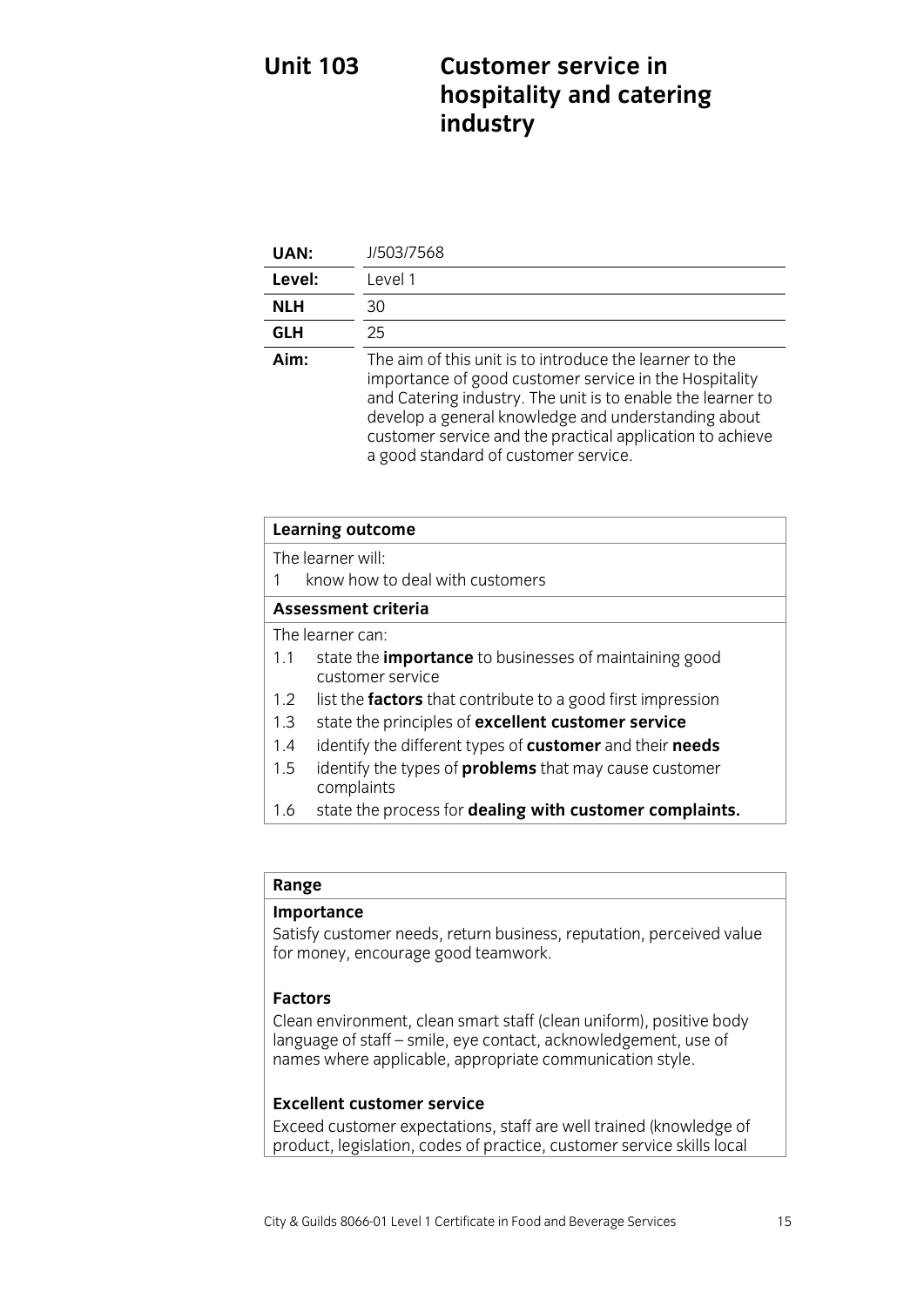area knowledge) good communication skills, keeping customers informed, good product/service knowledge. informed, good product/service knowledge.

### **Customers**

**Customers with routine needs** – (standard services and products available)

**Customers with non routine needs** (special request, special dietary needs, people with disabilities, lone customers, families with children, groups of people).  $\overline{a}$  becomes of people  $\overline{b}$ .

### **Needs**

Products and services, special needs (for example food - religious, restrictive, allergies), accessibility (physical disability, partially sighted), language.  $\overline{a}$ 

### **Problems**

With products (room, food, drinks) with service -delays or mistakes in service, with staff – rude staff, inefficient staff. service, with staff – rude staff, inefficient staff.

**Dealing with customer complaints**<br>Listen (attentively) stay calm, identify the problem - in detail, show empathy (in what you say and do) apologise, deal with the situation quickly, inform others as appropriate.  $\frac{1}{\sqrt{2}}$ , information of  $\frac{1}{\sqrt{2}}$ 

## **Learning outcome**<br>The learner will:

be able to deal with customers

### Assessment criteria

The learner can:

- 2.1 greet **customers** in a professional, polite and friendly way
- 2.2 deal with **customer requests** promptly and accurately
- 2.3 provide **customers** with accurate **information** keeping them  $informed$  at all times
- $2.4$ communicate politely when dealing with customers. 2.4 **communicate** politely when dealing with customers.

## Range<br>Customers

Internal customers – colleagues, peers, managers, people from other departments.

External customers  $-$  paying customers, visitors, suppliers. External customers – paying customers, visitors, suppliers.

**Customer requests**<br>**Customers with routine needs** – (standard services and products available)

Customers with non routine needs (special request, special dietary needs, people with disabilities, lone customers, families with children, groups of people).  $\sigma$  of people of people  $\sigma$ .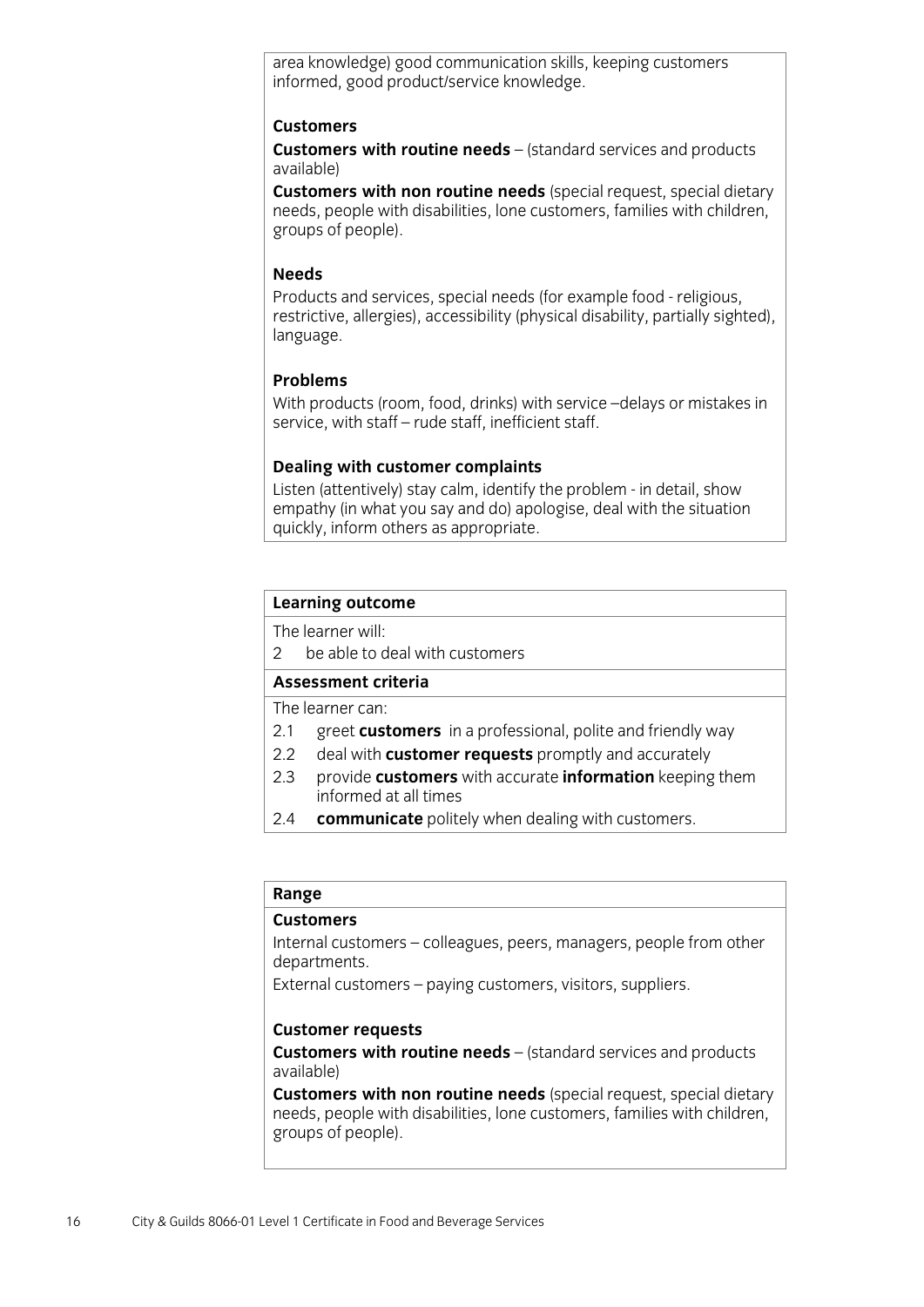### **Information**

Standard products and services, additional products and services Standard products and services, additional products and service,  $\mu$  inavailable products and services, information requests. unavailable products and services, information requests.

**Communicate**<br>Face to face, over the telephone, in writing to internal customers - $F_{\rm{e}}$ emails, memorandums, in writing to internal customers  $\sim$ emails, memorandum semails, memorandum semails, memorandum semails, memorandum semails, memorandum semails, m<br>Semails, memorandum semails, memorandum semails, memorandum semails, memorandum semails, memorandum semails, m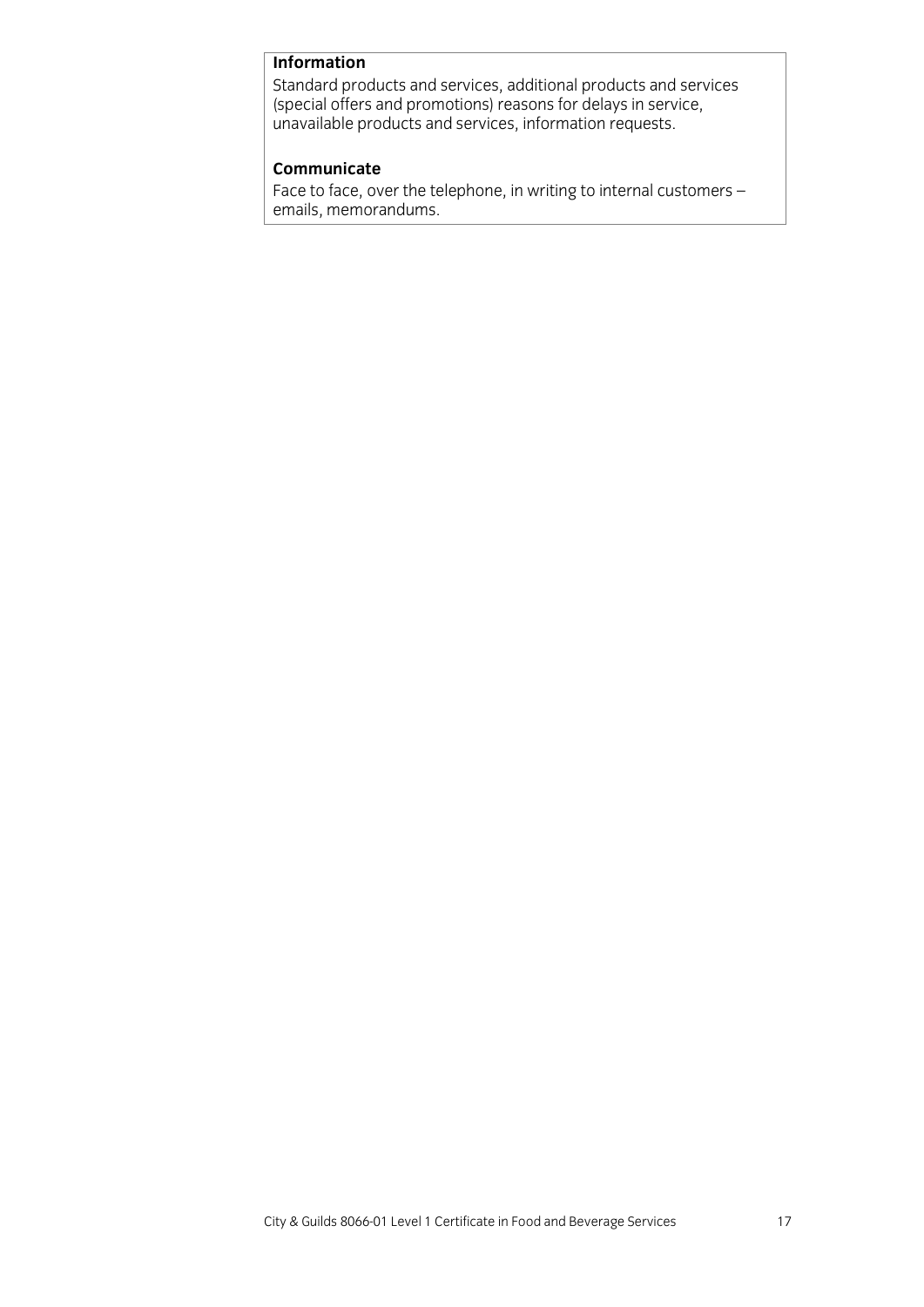### **Food and beverage service**<br>skills **Unit 104**

| UAN:       | L/503/7569                                                                                                                                                                                                                                              |
|------------|---------------------------------------------------------------------------------------------------------------------------------------------------------------------------------------------------------------------------------------------------------|
| Level:     | Level 1                                                                                                                                                                                                                                                 |
| <b>NLH</b> | 100                                                                                                                                                                                                                                                     |
| <b>GLH</b> | 60                                                                                                                                                                                                                                                      |
| Aim:       | The aim of the unit is to enable the learner to develop the<br>basic skills and knowledge to provide the necessary pre<br>service and service of food and beverages. In this unit<br>the learner will learn about table service and counter<br>service. |

| <b>Learning outcome</b>    |                                                                                                                |  |
|----------------------------|----------------------------------------------------------------------------------------------------------------|--|
| The learner will:          |                                                                                                                |  |
|                            | know the principles of food and beverage service                                                               |  |
| <b>Assessment criteria</b> |                                                                                                                |  |
|                            | The learner can:                                                                                               |  |
| 1.1                        | state the <b>characteristics</b> of different food and beverage service<br>establishments                      |  |
| 1.2                        | state the <i>importance</i> of customer service in a food and<br>beverage establishment                        |  |
| 1.3                        | explain the factors to be taken into account when setting up,<br>serving, maintaining and clearing for service |  |
| 1.4                        | describe the set-up for different food and beverage services                                                   |  |
| 1.5                        | describe methods of greeting and seating guests                                                                |  |
| 1.6                        | describe the <b>techniques</b> of taking food and drink orders                                                 |  |
| 1.7<br>1.8                 | describe different <b>service methods</b><br>describe methods for processing payments.                         |  |

## **Range**

Type of establishment, location, menus, number of covers, speed, staffing, type of service style (eg table service, self-service assisted,  $\frac{1}{2}$  single point service, service in situl single point service, service in situ).

**Importance**   $S_{\text{max}}$  and  $S_{\text{max}}$  returns business, reputation, perceived values  $S_{\text{max}}$ for money.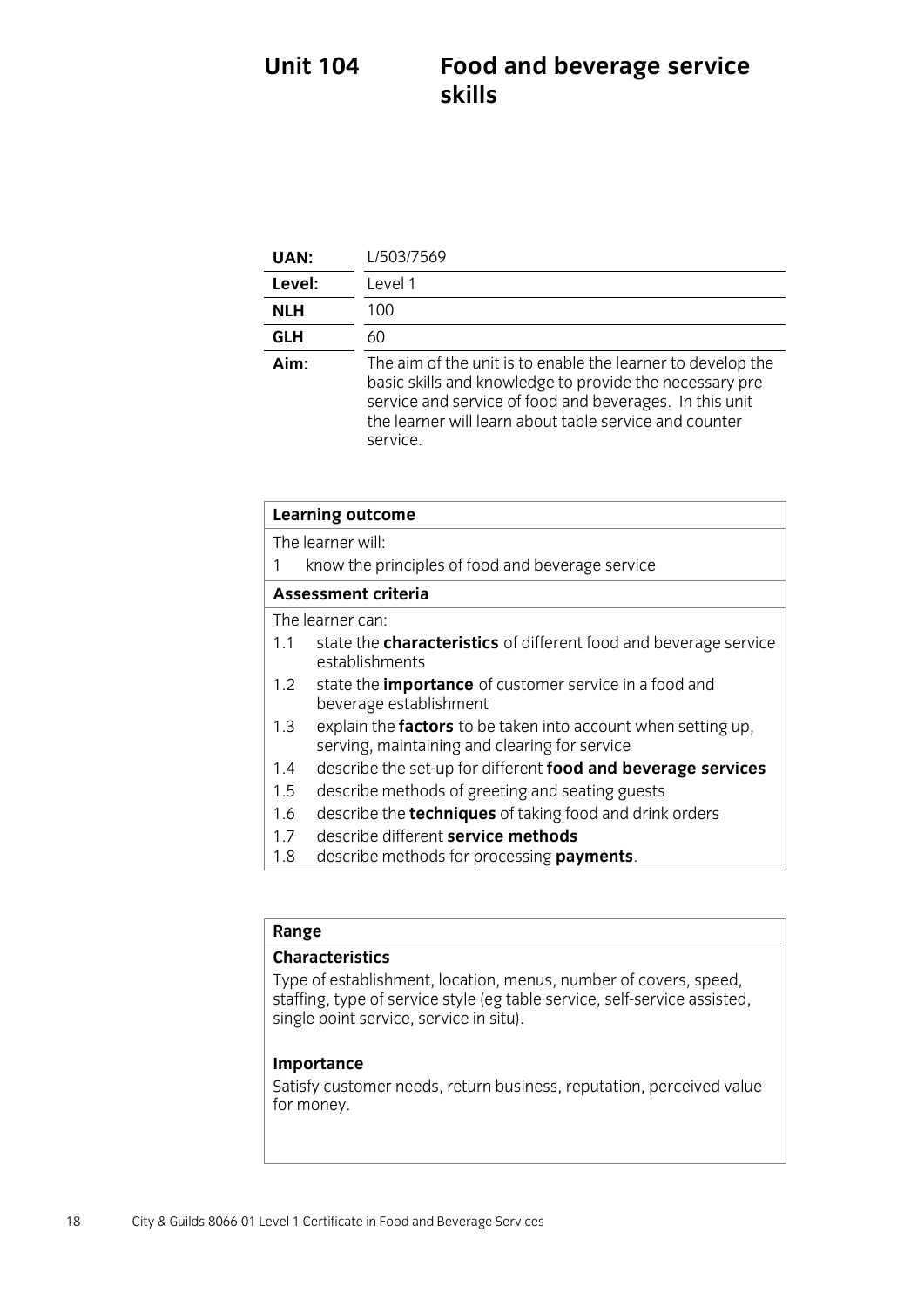### **Factors**

Health, safety and hygiene, food safety, customer service, unexpected situations, efficiency, provision for extra customers, standard working methods, systemised order taking and delivery, teamwork. methods, systemised order taking and delivery, teamwork.

**Food and beverage services**<br>Table service, function, counter service (buffet, carvery, canteen, café, self service). self service).

### **Techniques**

**Identification of host, presentation of menu and wine list, different** methods of recording orders and sales for functions, recording details clearly, ladies first. clearly, ladies first.

### Service methods

Plated, from dish, buffet, pre-packaged, wrapped.  $\mathbf{P}$ 

**Payments**<br>Cash, cheques, credit/debit cards, vouchers, hospitality, accounts.  $\mathcal{L}$  cash, cards, credit, accounts, i.e., hospitality, accounts. Hospitality, accounts. Hospitality, accounts.

## **Learning outcome**<br>The learner will:

2 be able to deliver a table and function service

### Assessment criteria

The learner can:

- 2.1  $\cdot$  set up for a table and function service
- 2.2 provide **advice** to customers
- 2.3 take and process **orders**
- 2.4 provide a **table and function service**
- 2.5 handle bills
- 2.6 keep service area clean and tidy throughout service
- 2.7 clear, clean and store equipment. 2.7 clear, clean and store equipment.

## **Range**

Tables, chairs, linen, crockery, cutlery, menus, service equipment,  $T$ cleaning, line $\alpha$ , line $\alpha$ , menus, service equipment, service equipment, service equipment, service equipment, service equipment, service experiment, service experiment, service experiment, service experiment, servic cleaning.

### Advice

Food and beverages, dietary requirements, allergies, special menu items, dishes unavailable, dish content. items, dishes unavailable, dish content.

### **Orders**

Manual, electronic. Manual, electronic.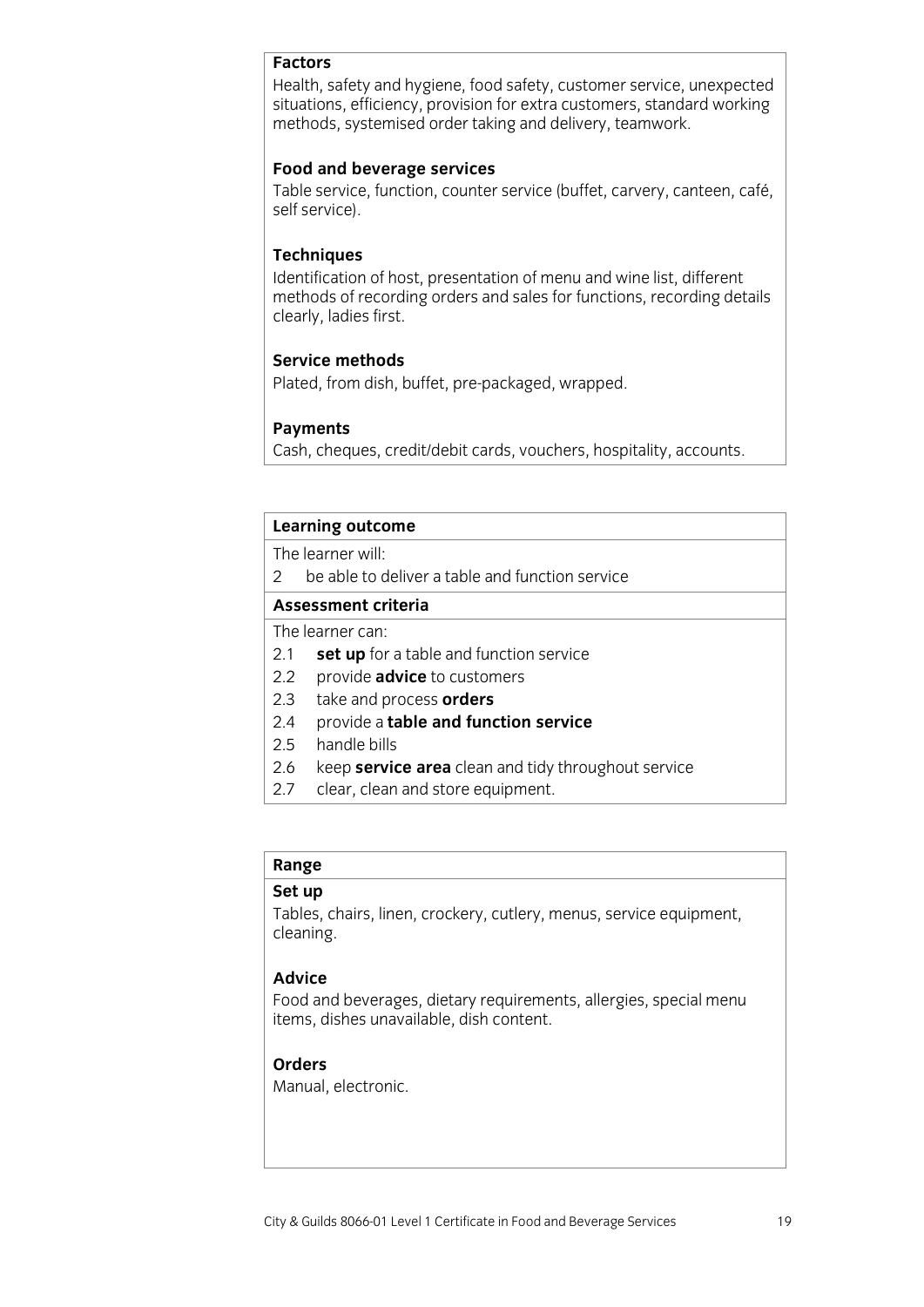### **Table and function service**

Interpreting customer needs, serving customer items (including beverages), cutlery changes, accompaniments, maintain service areas,  $\mathsf{clearing}$ , accompaniments, accompanies, maintain service areas,  $\mathsf{caring}$ clearing.

### Service area

Tables, chairs, service stations. Tables, chairs, service stations.

## **Learning outcome**<br>The learner will:

3 be able to deliver a counter service

### Assessment criteria

The learner can:

- 3.1 **prepare** the counter for service
- 3.2 **provide advice** to customers
- 3.3 provide a **counter service delivery**
- 3.4 **maintain** the counter area
- 3.5 handle bills
- 3.6 clear, clean and store equipment.  $\overline{\phantom{a}}$  clear, clear, clear, clear, clear, clear, clear, clear, clear, clear, clear, clear, clear, clear, clear, clear, clear, clear, clear, clear, clear, clear, clear, clear, clear, clear, clear, clear, clear, clear,

## **Range**

Clean and sanitise, provide any necessary covering, serving equipment, supply of crockery, accompaniments, disposable gloves, equipment, supply of crockers, accompaniments, disposable globe globe globe globe globe globe globe globe glob<br>Industrial contracts, disposable globe globe globe globe globe globe globe globe globe globe globe globe globe trays.

### **Advice**

Food and beverages, dish content, dietary requirements, allergies, special menu items, dishes unavailable. special menu items, dishes unavailable.

**Counter service delivery**<br>Take order requests, offer information, interpret requests, portion food, present food attractively, warn customers of hot plates, direct customers to cutlery or accompaniments as necessary, offer help to those requiring assistance. those requiring assistance.

### **Maintain**

Cleanliness, appearance, replenishing of products. Cleanliness, pp. cleanliness, replenting of products.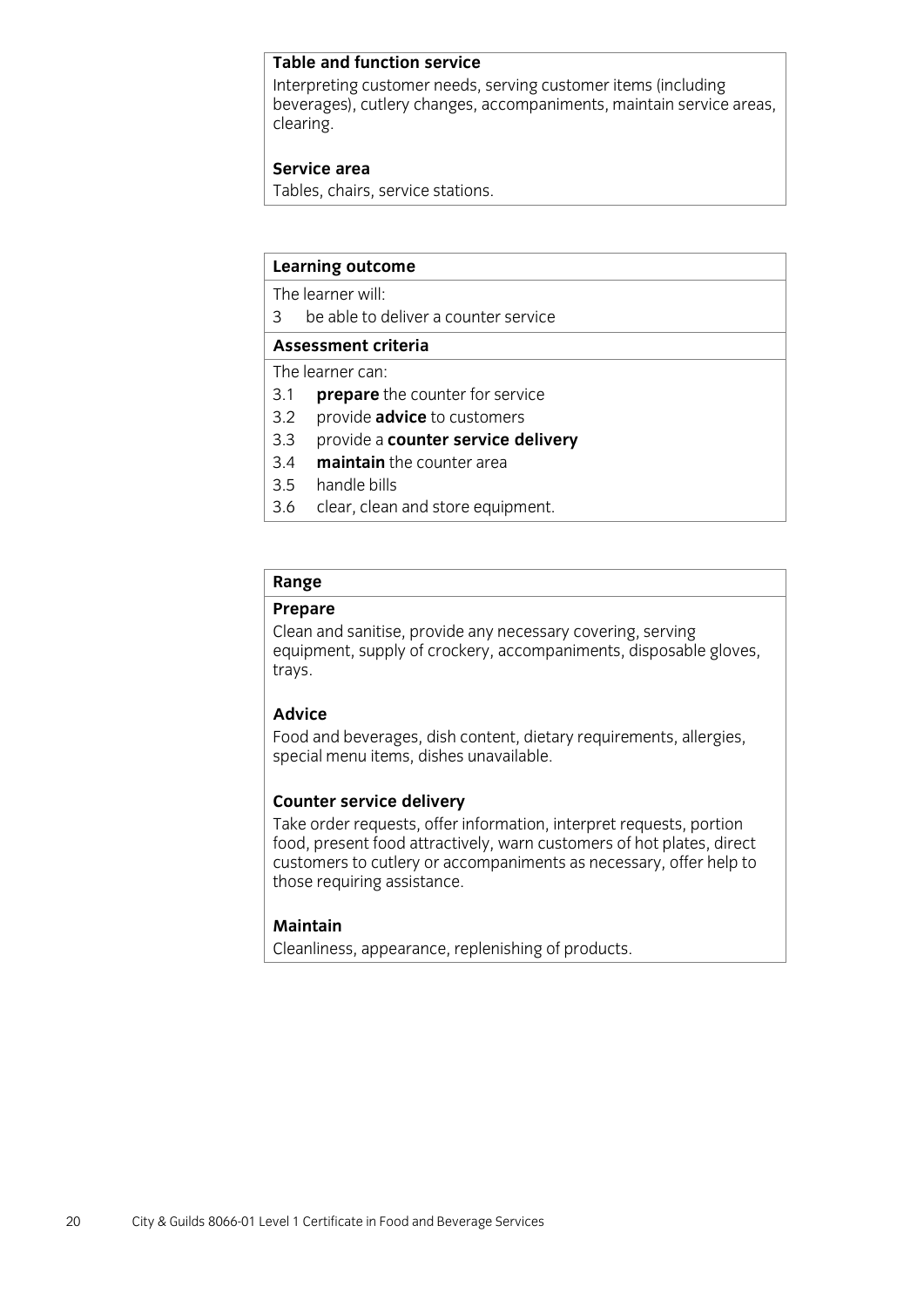### **Hot and cold beverage service**<br>skills **Unit 106**

| UAN:       | L/503/7572                                                                                                                                                                                                                       |
|------------|----------------------------------------------------------------------------------------------------------------------------------------------------------------------------------------------------------------------------------|
| Level:     | Level 1                                                                                                                                                                                                                          |
| <b>NLH</b> | 30                                                                                                                                                                                                                               |
| <b>GLH</b> | 25                                                                                                                                                                                                                               |
| Aim:       | The aim of this unit is to enable learners to develop the<br>knowledge and skills to prepare and serve a range of hot<br>and cold beverages and develop an understanding of the<br>service techniques used for different drinks. |

| <b>Learning outcome</b> |                                                                                         |  |
|-------------------------|-----------------------------------------------------------------------------------------|--|
| The learner will:       |                                                                                         |  |
|                         | know how to serve hot and cold beverages                                                |  |
| Assessment criteria     |                                                                                         |  |
| The learner can:        |                                                                                         |  |
| 1.1                     | state types of different of <b>beverages</b>                                            |  |
| 1.2                     | identify the <b>equipment</b> used for making and serving beverages                     |  |
| 1.3                     | describe different techniques for serving beverages                                     |  |
| 1.4                     | describe the different characteristics of drinks using the correct<br>terminology       |  |
| 1.5                     | state the <b>storage requirements</b> for drinks and                                    |  |
|                         | accompaniments                                                                          |  |
| 1.6                     | state the importance of keeping the working area well stocked<br>and clean at all times |  |
| 1.7                     | identify <b>causes</b> of quality problems.                                             |  |
|                         |                                                                                         |  |

## Range<br>**Beverages**

Tea: black - breakfast, Earl Grey, Assam, Darjeeling, Lapsang Souchong, green, infusion (herbal, fruit), iced tea, local speciality. Coffee: filtered, cappuccino, espresso, latte, Americano, macchiato, instant, local speciality. Hot chocolate.  $Alcohol:which$ 

 $\frac{1}{2}$ 

speciality.<br>Non-alcohol: aerated water, juices, smoothies, mineral water, cordials,  $m$ ik local speciality  $\frac{1}{2}$  speciality.

## **Equipment**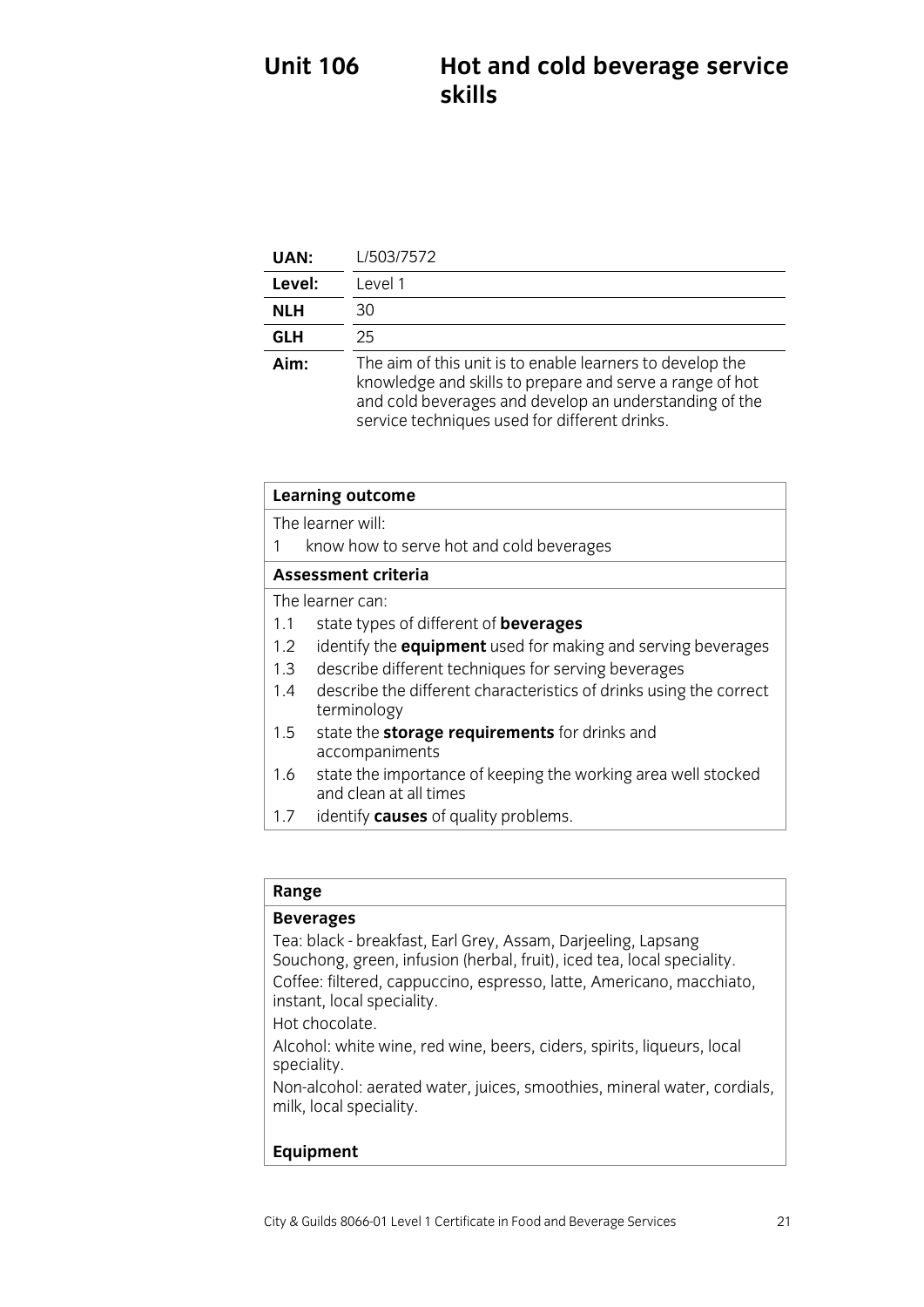Large: fridges, chillers, coffee machines, hot water source, grinding equipment, drink dispense systems.

Small: crockery (cups, saucers, mugs) disposables, glasses (according to drink type), tea strainer, spoons, salvers, measures, openers, knives, chopping boards, sundry items (leaflets, menus, coasters, linen), ice buckets, trays. cafetière, tea pots, milk jugs, sugar bowls. linen), ice buckets, trays. cafetière, tea pots, milk jugs, sugar bowls.

**Storage requirements**<br>Cool, dry, air tight, refrigerated. Cool, dry, air tight, refrigerated.

### **Causes**

Incorrect storage, strength, temperature, grounds/leaves present in the drink, cloudy, flat, foreign bodies, old stock.  $\frac{1}{\sqrt{2}}$  ,  $\frac{1}{\sqrt{2}}$  ,  $\frac{1}{\sqrt{2}}$  , ord stock.

## **Learning outcome**<br>The learner will:

 $2$  he able to n  $\overline{\phantom{a}}$  be able to prepare and serve hot and cold beverages hot and cold beverages  $\overline{\phantom{a}}$ 

The learner can:

- 2.1 prepare **equipment** and the service area prior to service
- 2.2 prepare and store **accompaniments** for a range of beverages
- 2.3 make and serve a **range of drinks** with correct accompaniments and decorative items. accompanies and decorative items. The companion is a set of the control of the control of the control of the c

## **Range**

Large: fridges, chillers, coffee machines, hot water source, grinding equipment, drink dispense systems.

Small: crockery (cups, saucers, mugs) disposables, glasses (according to drink type), tea strainer, spoons salvers, measures, openers, knives, chopping boards, sundry items (leaflets, menus, coasters, linen), ice buckets, trays, cafetière, tea pots, milk jugs, sugar bowls. buckets, trays, cafetière, tea pots, milk jugs, sugar bowls.

Accompaniments<br>
Cold drinks: Ice, lemonade, water, fruit garnish, stirrers. Hot drinks: Milk or cream, sugar, sweeteners, lemon, biscuits,  $h_{\text{nonings}}$  dustings  $\frac{1}{2}$ tophings, dust in  $\frac{1}{2}$ 

 $\frac{1}{\sqrt{2}}$ 

**Range of drinks**<br>Tea: black - breakfast, Earl Grey, Assam, Darjeeling, Lapsang Souchong, green, infusion (herbal, fruit), iced tea, local specialty. Coffee: filtered, cappuccino, espresso, latte, Americano, macchiato, instant, local speciality. Hot chocolate. Non-alcohol: aerated water, juices, smoothies, mineral water, cordials, milk, local speciality.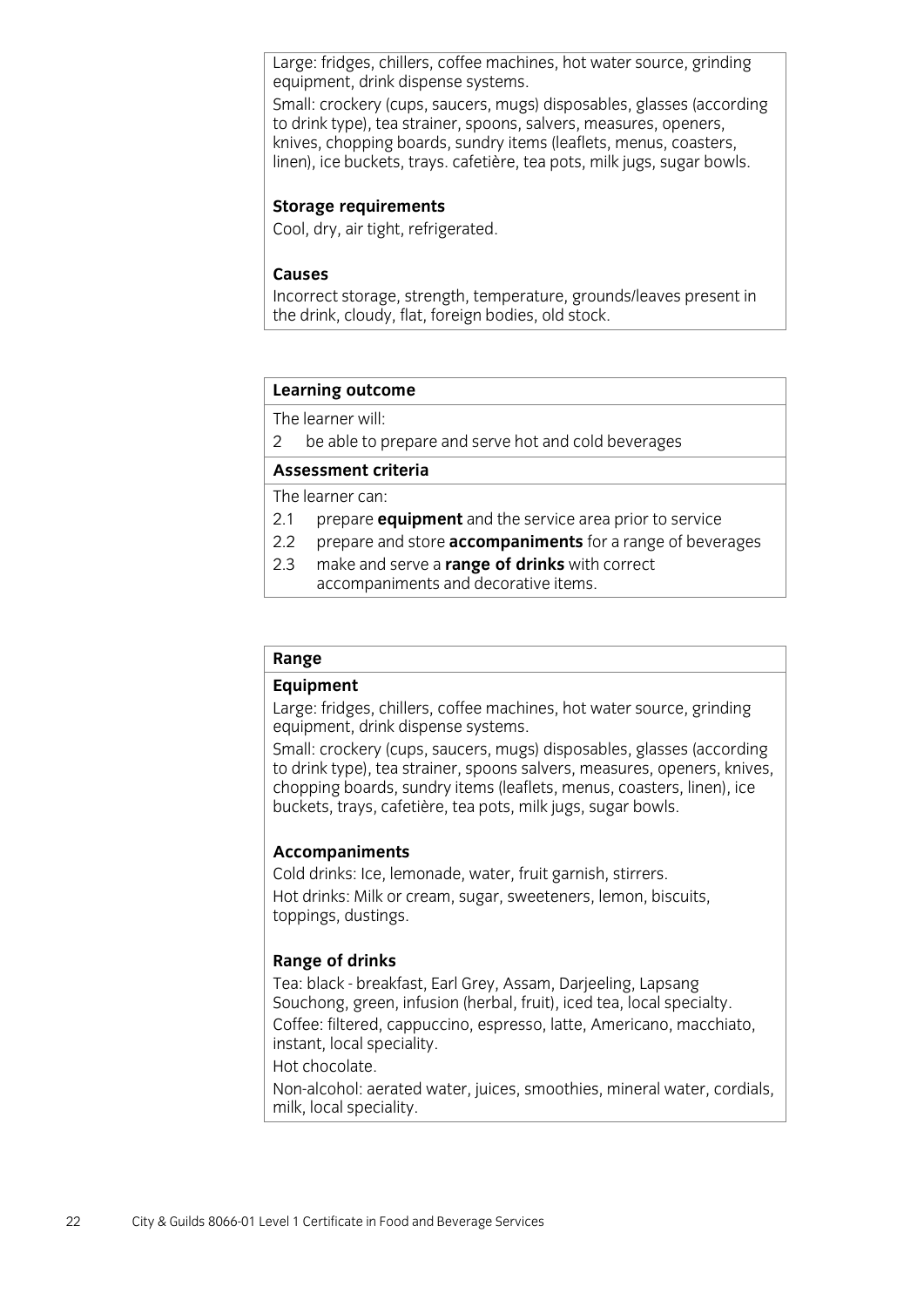| UAN:       | R/503/7573                                                                                                                                                                                                                        |
|------------|-----------------------------------------------------------------------------------------------------------------------------------------------------------------------------------------------------------------------------------|
| Level:     | Level 1                                                                                                                                                                                                                           |
| <b>NLH</b> | 20                                                                                                                                                                                                                                |
| <b>GLH</b> | 15                                                                                                                                                                                                                                |
| Aim:       | The aim of this unit is to introduce the learners to basic<br>menu knowledge. It enables learners to understand the<br>principles and purposes of menus and to understand<br>information required to advise customers on food and |

## **Learning outcome**<br>The learner will:

1 know the purpose and principles of menus

beverage menus. beverage menus.

### Assessment criteria

The learner can:

- 1.1 state the **purpose** of menus for food and beverage
- 1.2 list the different types of **menu**
- 1.3 list the sequence of **courses** on a menu
- 1.4 describe the main **features** of menu design
- 1.5 list the additional **information** that can be included on menus for food and beverage
- $\frac{1}{2}$ identify aroung of neo 1.6 identify groups of people with **special dietary requirements**.

## **Range**

Description of items, to conform to legal requirements.  $\sum_{n=1}^{\infty}$  sales/marketing and promotions. sales/marketing and promotions.

### Menu

**Menu** A la carte, table d'hôte, fixed price.

### **Courses**

Starter, main, dessert, Hors d'oeuvres, intermediate. Starter, main, dessert, Hors d'oeuvres, intermediate.

### **Features**

Menu layout, presentation, font. Menu layout, presentation, font.

### **Information**

Sourcing, pricing, weights/measurements /sizes/portions. dietary  $S_{\rm s}$  advice advice.

**Special dietary requirements**<br>Vegan, vegetarian, religious beliefs, pregnant women, children, people  $\frac{1}{2}$  vectors of  $\frac{1}{2}$  and  $\frac{1}{2}$  are given by  $\frac{1}{2}$  and  $\frac{1}{2}$  are  $\frac{1}{2}$  and  $\frac{1}{2}$  are  $\frac{1}{2}$  and  $\frac{1}{2}$  are  $\frac{1}{2}$  are  $\frac{1}{2}$  and  $\frac{1}{2}$  are  $\frac{1}{2}$  are  $\frac{1}{2}$  are  $\frac{1}{2}$ with health conditions, people with into the conditions, personally  $\sigma$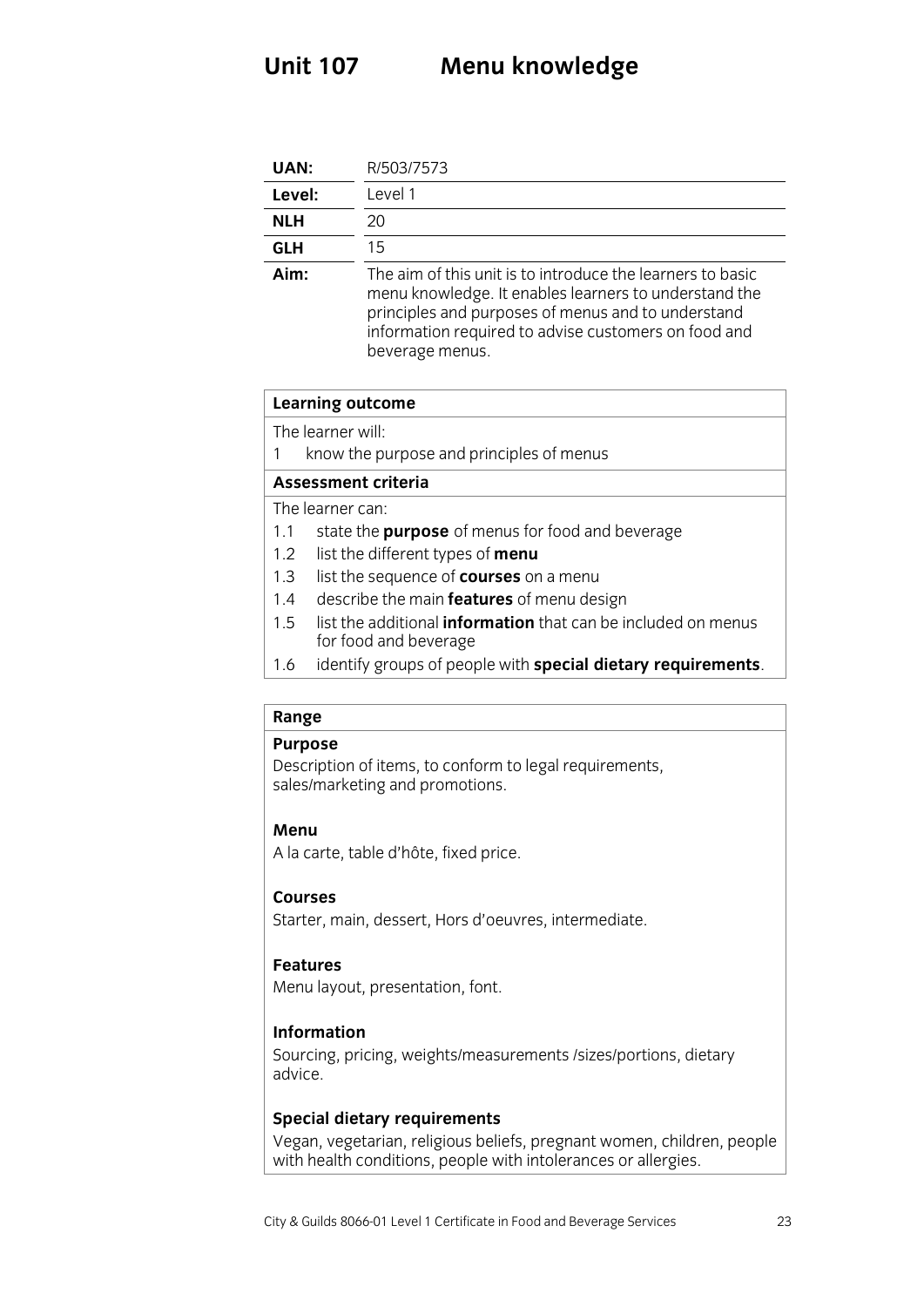## **Learning outcome**<br>The learner will:

2 know the menu information to provide to customers

### Assessment criteria

The learner can:

- 2.1 identify the information to provide to customers about menu items
- $2.2$ state the *importance* of knowing the ingredients of food and beverage items on a menu
- $2.3$ identify the information required to prepare the dish to the customer's expectations. <u>customer's expectations.</u>

## **Range**<br>Information to provide to customers

Ingredients, cookery methods, garnishes, portion size (side orders), appropriate accompaniments, sequence of food served, timing of  $\frac{1}{2}$  cooking ingredients source  $\frac{1}{2}$  for  $\frac{1}{2}$  for  $\frac{1}{2}$  for  $\frac{1}{2}$  for  $\frac{1}{2}$  for  $\frac{1}{2}$  for  $\frac{1}{2}$  for  $\frac{1}{2}$  for  $\frac{1}{2}$  for  $\frac{1}{2}$  for  $\frac{1}{2}$  for  $\frac{1}{2}$  for  $\frac{1}{2}$  for  $\$ cooking, ingredients source.

**Importance**<br>Informs the customer, good customer care, helps speed of service, gives positive impression of the establishment, can advise people with dietary needs. dietary needs.

**Information required**<br>Cooking degree (well done, medium, rare), portion size, dietary requirements. <u>register</u>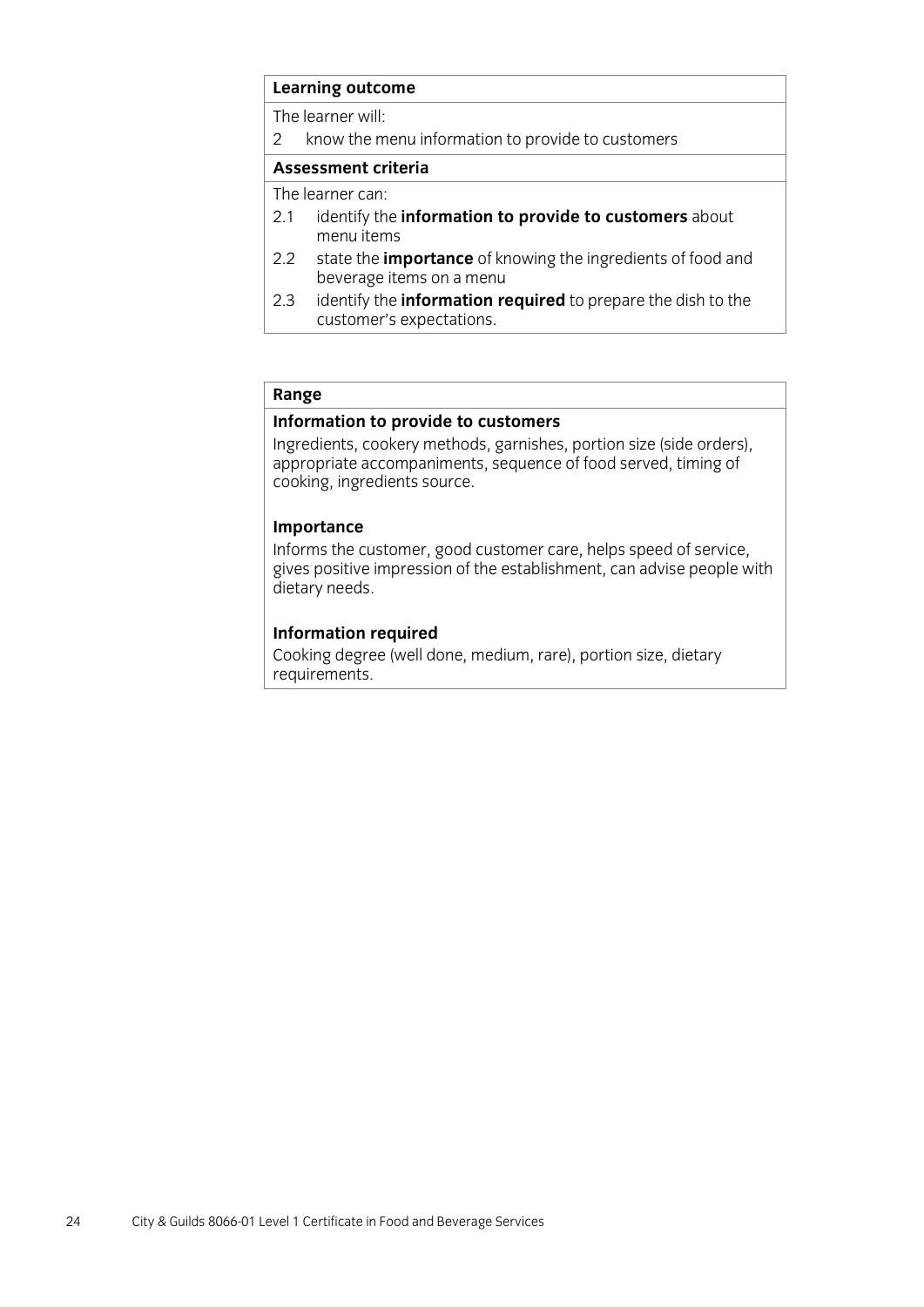### **Unit 201 Unit 2012 The hospitalist 2013 The hospitalist Control of the following to the following to the following to the following to the following to the following to the following to the following to the following to the follow and catering industry**

| UAN:                          | Y/503/7574                                                                                                                                                                                                                                                 |
|-------------------------------|------------------------------------------------------------------------------------------------------------------------------------------------------------------------------------------------------------------------------------------------------------|
| Level:                        | Level 2                                                                                                                                                                                                                                                    |
| <b>NLH</b>                    | 30                                                                                                                                                                                                                                                         |
| GLH                           | 20                                                                                                                                                                                                                                                         |
| Aim:                          | The aim of this unit is to enable the learner to develop a<br>broad understanding of the hospitality and catering<br>industry. Learners will explore the broad structure of<br>the industry, types of operations and establishments<br>within the sectors. |
|                               | Learners will also develop an awareness of the<br>employment opportunities and an understanding of the<br>importance of professional behaviour in the industry.                                                                                            |
| <b>Learning outcome</b>       |                                                                                                                                                                                                                                                            |
| واللدوية والمستوجب والتحاجلات |                                                                                                                                                                                                                                                            |

| Learning outcome    |                                                                                                             |  |
|---------------------|-------------------------------------------------------------------------------------------------------------|--|
| The learner will:   |                                                                                                             |  |
| 1                   | know the hospitality and catering industry                                                                  |  |
| Assessment criteria |                                                                                                             |  |
| The learner can:    |                                                                                                             |  |
| 1.1                 | describe the types of <b>establishments</b> that operate in the<br>hospitality and catering industry        |  |
| 1.2                 | describe the different services offered by different<br>establishments                                      |  |
| 1.3                 | describe the <b>job roles</b> within the hospitality and catering<br>industry                               |  |
| 1.4                 | identify working patterns in the hospitality and catering<br>industry                                       |  |
| 1.5                 | explain the <b>processes</b> involved in applying for a job within the<br>hospitality and catering industry |  |
| 1.6                 | identify ways to progress within the hospitality and catering<br>industry.                                  |  |
|                     |                                                                                                             |  |

### **Establishments**

Hotels, restaurants, planes, airports, hostels, hospitals, cruise liners,  $h$  and  $h$  algebra  $\alpha$  is the state  $h$  planes,  $h$  and  $h$  and  $h$  algebra caravan-sites lodges and chalets, campsites, caravan-sites.

### **Services**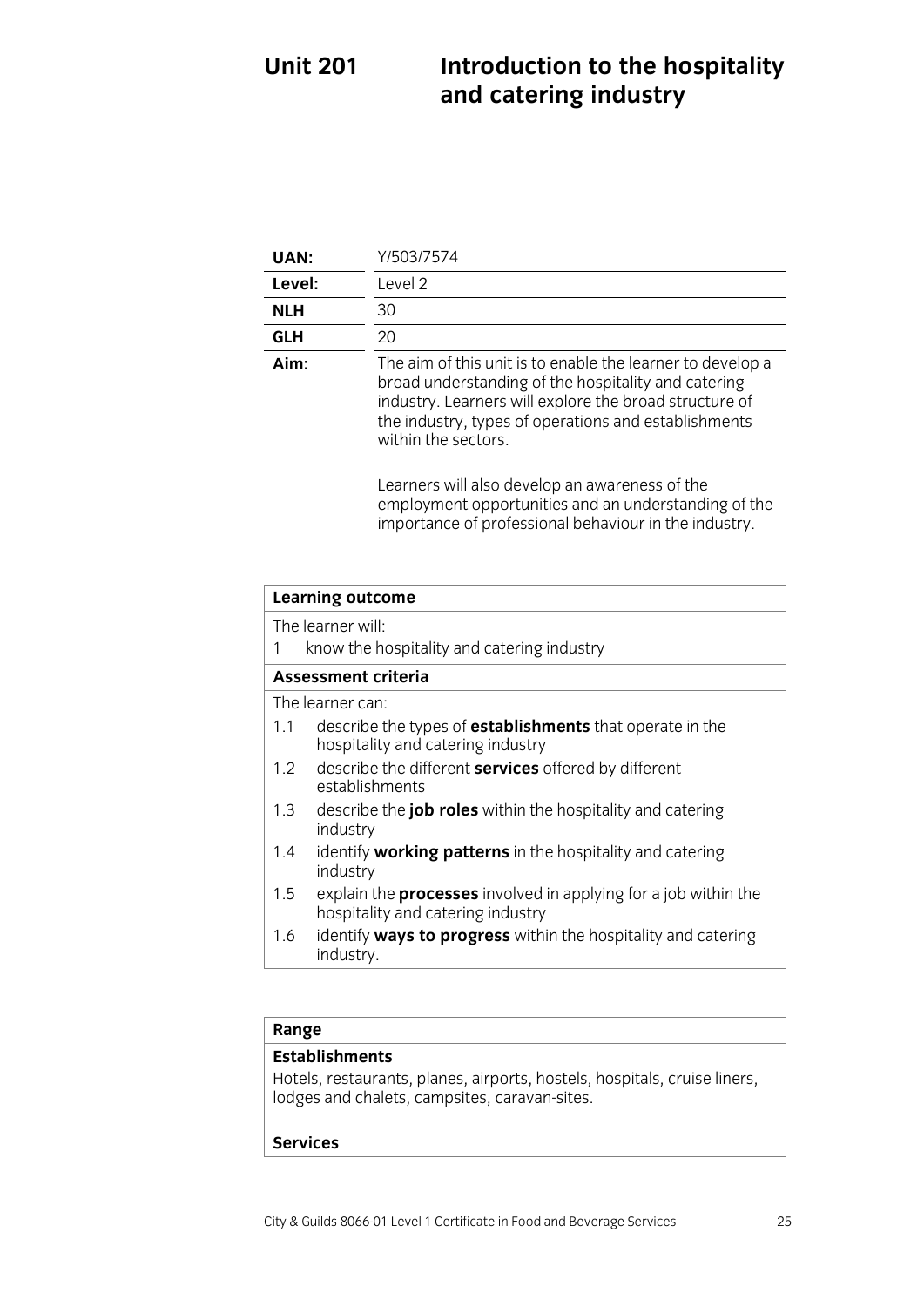Accommodation, food and beverage, conference facilities, leisure facilities (eg gym, spa), events catering.  $\ddotsc$  (eq. span), events catering.

### Job roles

Managers, supervisors, kitchen staff, food and beverage service staff, front office staff, accommodation staff. front office staff, accommodation staff.

### **Working patterns**

Flexible working hours, shift work, split shifts, weekend work.  $\mathbf{C}$  working hours, shift work, shift work, we have shifts work. Similarly, we have shifts  $\mathbf{C}$ 

### **Processes**

Checking advertisements, preparing CV, completing application forms, interview preparation. interview preparation.

### **Ways to progress**

Qualifications, Continuing Professional Development, experience (eg work placements). work place in the control of the control of the control of the control of the control of the control of the co<br>. The control of the control of the control of the control of the control of the control of the control of the

## **Learning outcome**<br>The learner will:

2 know the importance of professional behaviour in the hospitality and catering industry

### Assessment criteria

The learner can:

- 2.1 describe **professional behaviour** in the workplace
- 2.2 describe professional **personal appearance** in the hospitality and catering industry
- $2.3$ describe the *importance* of professional behaviour
- 2.4 explain the **role** of teamwork in the hospitality and catering industry. industry.

## **Range**<br>**Professional behaviour**

Punctuality, appropriate uniform, prepared for work, plan tasks, work methodically, keep work area tidy, make efficient use of resources,  $\frac{1}{2}$  conduct and positive communication conductive communication.

**Personal appearance**<br>Hygiene, clean uniform, grooming.  $\frac{1}{10}$  can uniform, grooming.

**Importance**<br>Maintaining a positive image of the establishment, ensuring customer satisfaction, maintaining good working relationships with colleagues. satisfaction, maintaining good working relationships with colleagues.

### Role

Effective communication, completion of tasks, customer satisfaction, job satisfaction. j<del>ouden and the satisfaction</del>.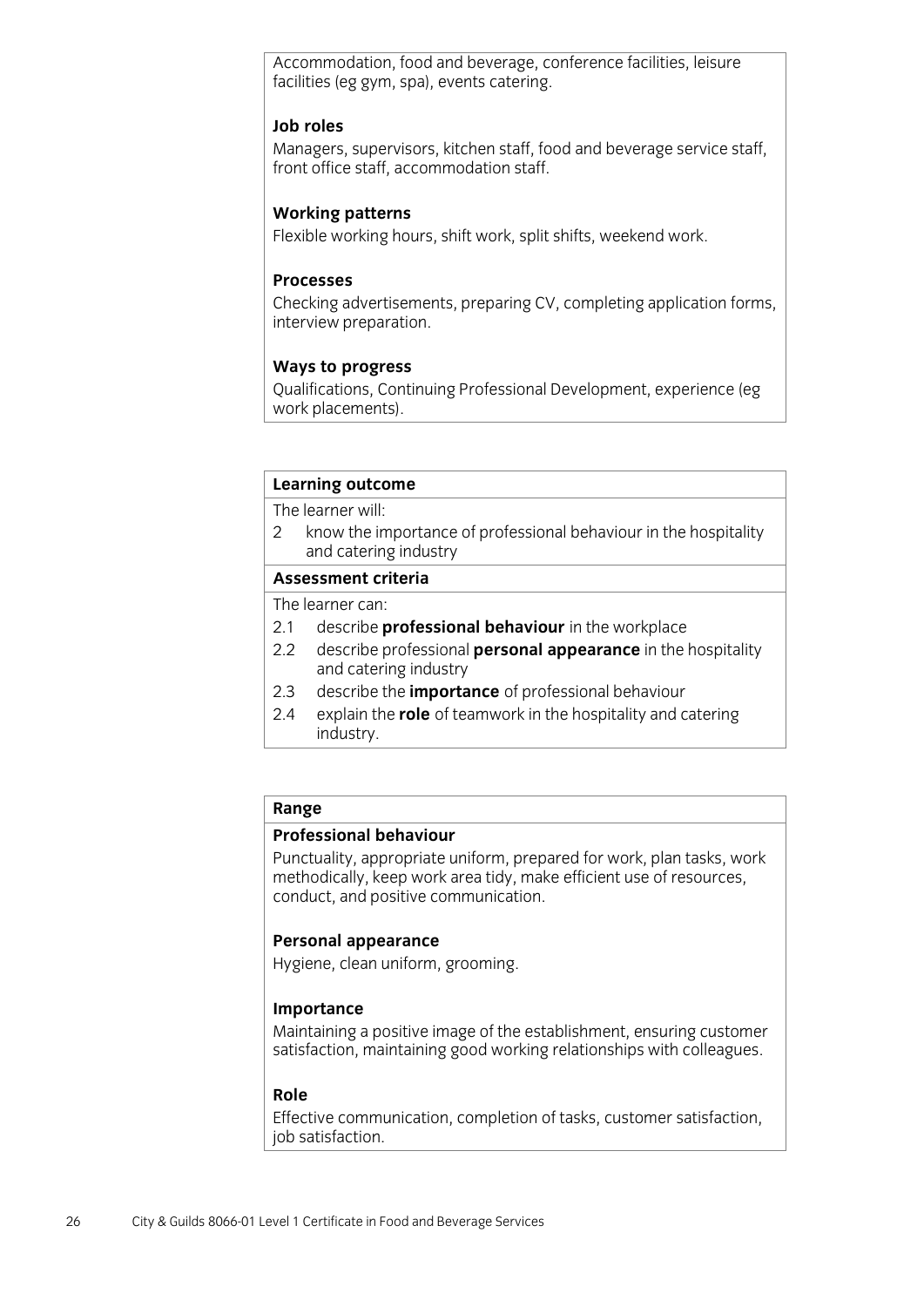### **Unit 109 Unit 109 Food and below the services of the best services**  $\frac{d}{dt}$ **principles**

In the following units:  $\frac{1}{2}$  assessment of the unit of the unit of the unit of the unit of the unit of the unit of the unit of the unit of the unit of the unit of the unit of the unit of the unit of the unit of the u in the following units: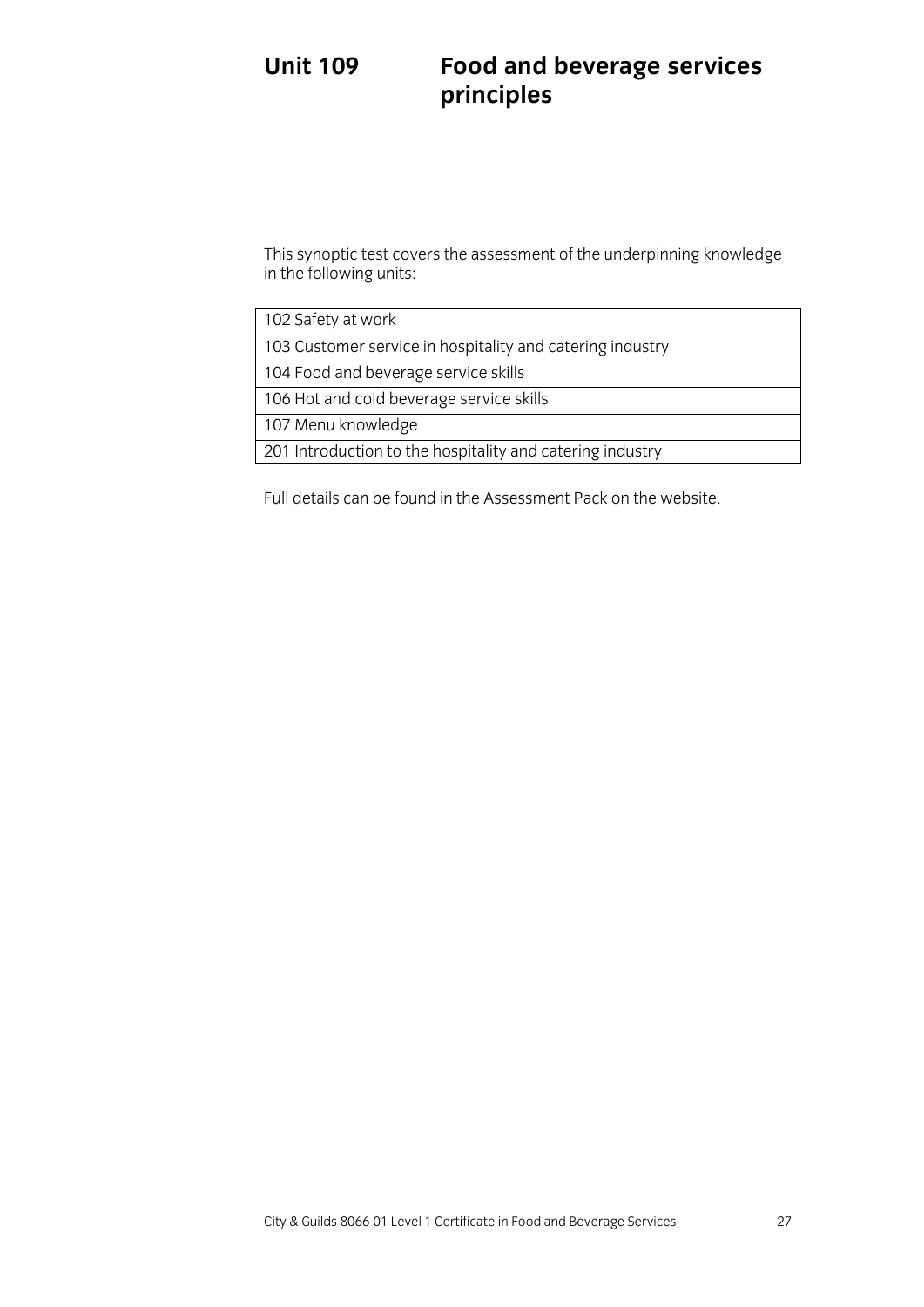



**Centre Guide – Delivering International Qualifications** contains detailed information about the processes which must be followed and requirements which must be met for a centre to achieve 'approved centre' status, or to offer a particular qualification. Specifically, the document includes sections on:

- The centre and qualification approval process and forms
- Assessment, verification and examination roles at the centre<br>• Registration and certification of candidates
- Registration and certification of candidates<br>• Non-compliance
- Non-compliance<br>• Complaints and a
- Complaints and appeals<br>• Equal opportunities
- Equal opportunities
- Data protection<br>• Frequently aske
- Frequently asked questions.

The following documents contain essential information for centres delivering City & Guilds qualifications. They should be referred to in conjunction with this handbook. To download the documents and to find other useful documents, go to the Centres and Training Providers homepage on www.cityandguilds.com. **homepage** on **www.cityandguilds.com**.

**Centre Manual - Supporting Customer Excellence** contains detailed information about the processes which must be followed and requirements which must be met for a centre to achieve 'approved centre' status, or to offer a particular qualification, as well as updates and good practice exemplars for City & Guilds assessment and policy issues. Specifically, the document includes sections on:

- $\overrightarrow{B}$  The centre and qualification approval process
- Assessment, internal quality assurance and examination roles at the
- Registration and certification of candidates
- Non-compliance<br>• Complaints and a
- Complaints and appeals<br>• Fqual opportunities
- Equal opportunities<br>• Data protection
- Data protection<br>• Management sv
- Management systems<br>• Maintaining records
- Maintaining records<br>• Assessment
- Assessment
- Internal quality assurance
- External quality assurance.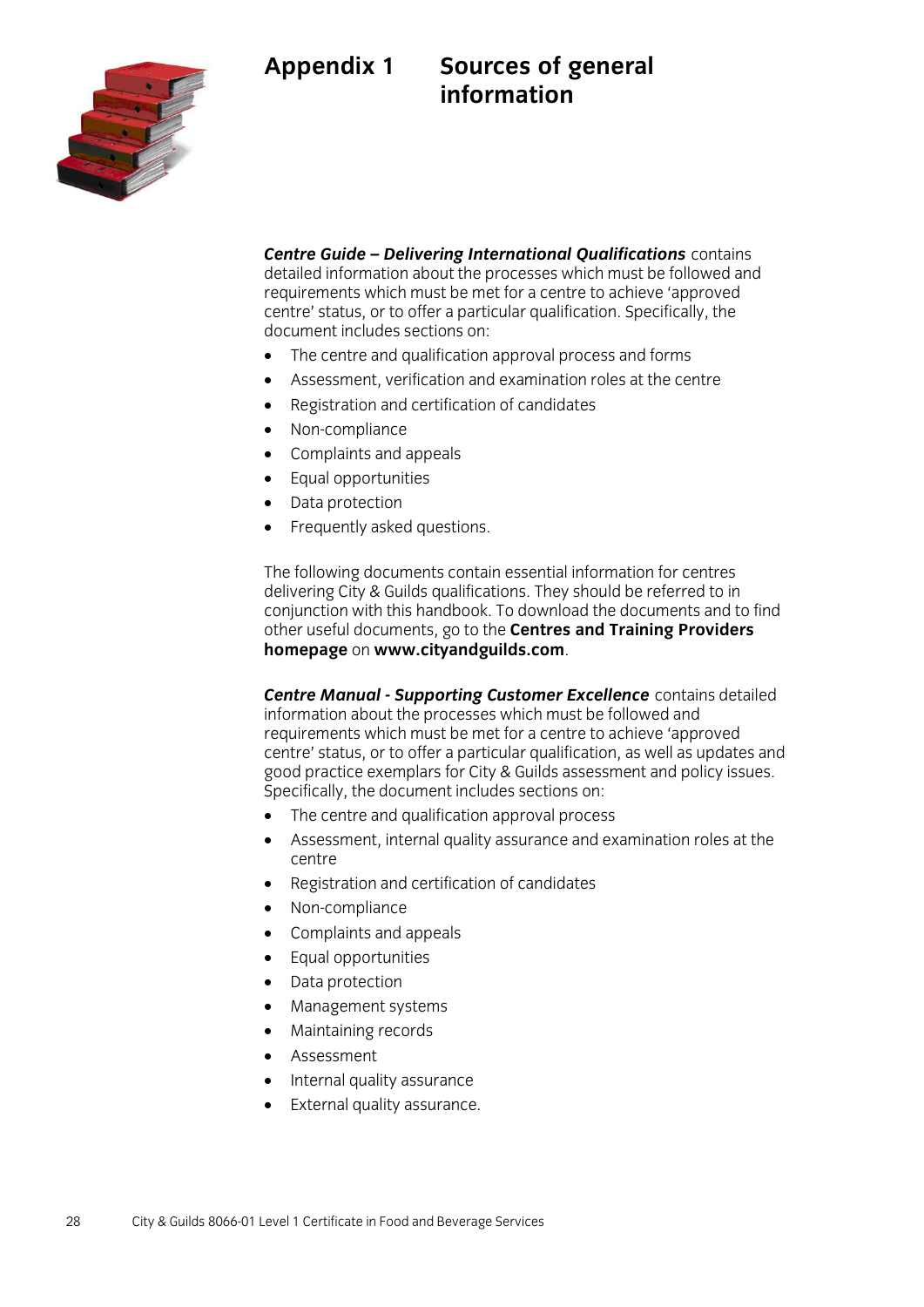**Our Quality Assurance Requirements** encompasses all of the relevant requirements of key regulatory documents such as:

- Regulatory Arrangements for the Qualifications and Credit Framework<br>(2008)
- SQA Awarding Body Criteria (2007)
- 

• NVQ Code of Practice (2006)<br>and sets out the criteria that centres should adhere to pre and post centre and qualification approval. and qualification approval.

Access to Assessment & Qualifications provides full details of the arrangements that may be made to facilitate access to assessments and qualifications for candidates who are eligible for adjustments in assessment.

The **centre homepage** section of the City & Guilds website also contains

- **Walled Garden**: how to register and certificate candidates on line
- **Events**: dates and information on the latest Centre events<br>  **Online assessment**: how to register for GOLA/e-volve ass
- **Online assessment:** how to register for GOLA/e-volve assessments.